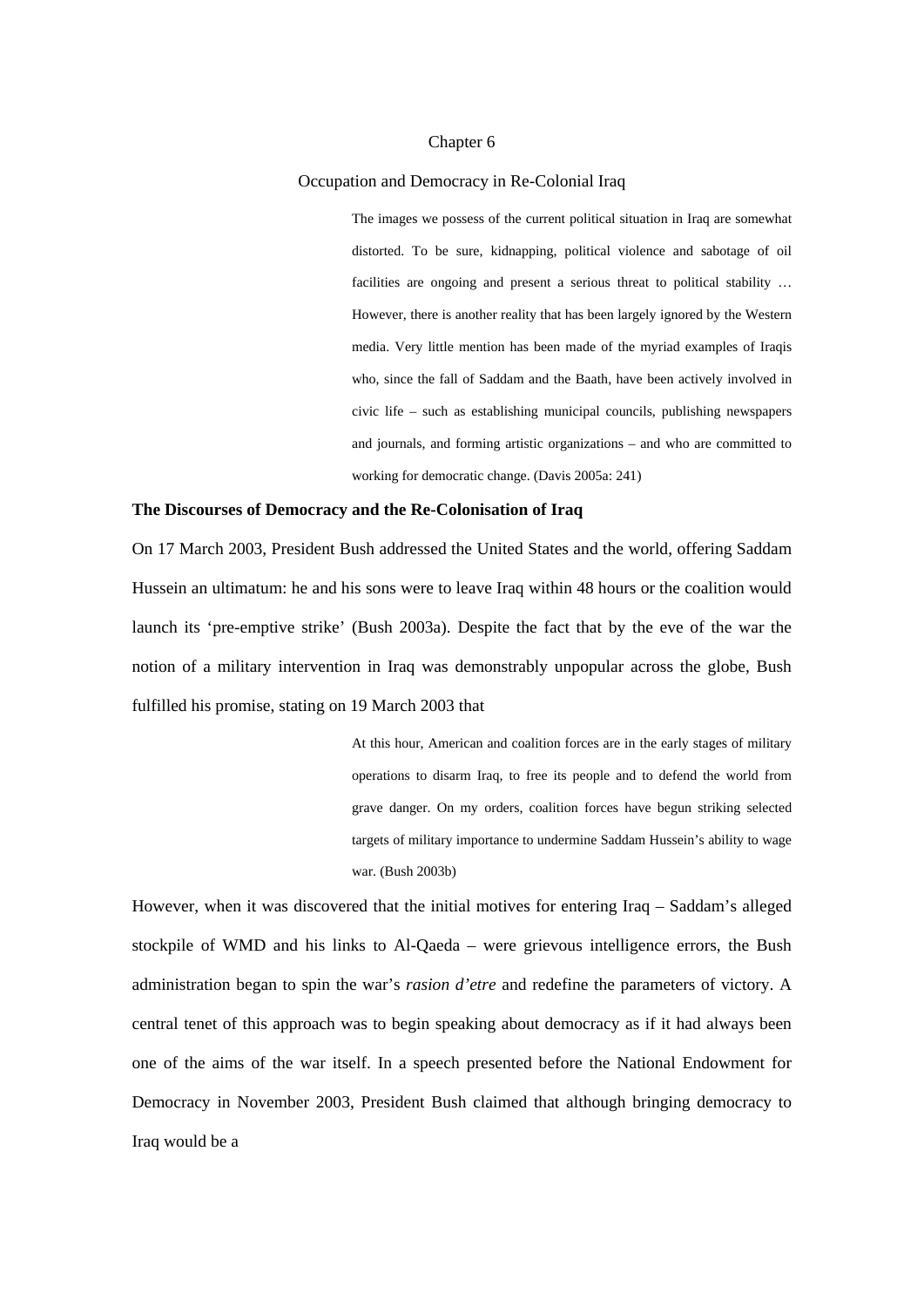massive and difficult undertaking – it is worth our effort, it is worth our sacrifice, because we know the stakes. The failure of Iraqi democracy would embolden terrorists around the world, increase dangers to the American people, and extinguish the hopes of millions in the region. Iraqi democracy will succeed – and that success will send forth the news, from Damascus to Teheran – that freedom can be the future of every nation. The establishment of a free Iraq at the heart of the Middle East will be a watershed event in the global democratic revolution. (Bush 2003c)

The notion that the US could use its enormous influence and military power to not only pre-emptively attack independent nation-states and overthrow existing regimes, but also to install democratic governments in their place is exclusive to the former administration and has come to be termed the 'Bush doctrine' (Jervis 2003). In addition, the Bush administration also held the overly simplistic view that by installing democracy in Iraq they would enable a 'domino effect' across the region where autocratic regimes would have no choice but to convert to robust democracies. In a sense, the Bush doctrine can be seen to be reminiscent of the Colonial era in that it claims to be a civilizing force aimed at liberating the barbaric non-Western world from Oriental despotism. It also taps into the discourse of Western democracy by asserting that the United States and the broader Western world is the legitimate legatee of democracy and has the right to democratize – under military force and occupation if necessary – the non-Western world.

That Iraq could become a democracy was widely ridiculed by the international news media, however, as well as by prominent academics, senior policy-makers and bureaucrats. Senior civil servants who worked with the Coalition Provisional Authority (CPA) which governed Iraq during the earliest days of the occupation expressed very serious doubts about Iraq as a potential democracy. These included eminent figures such as Rory Stewart, who, in 2003–04, was the deputy coordinator of Maysan and later a senior advisor in Dhi Qar. In his *Occupational Hazards: My Time Governing in Iraq*, Stewart suggests that Iraq is particularly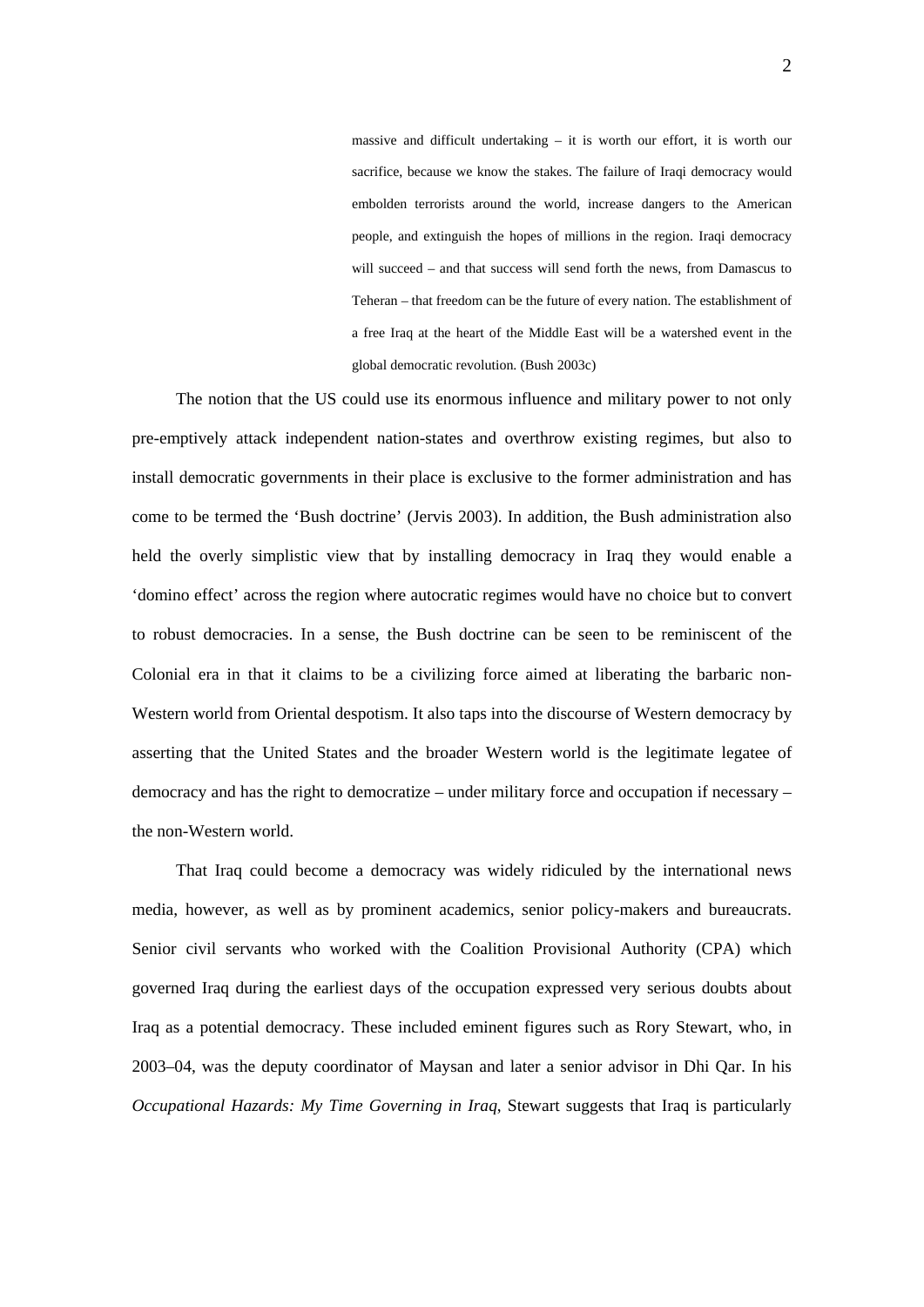unique in the broader story of human civilization because of its lack of democratic potential. He writes:

> I had never believed that mankind, unless overawed by a strong government, would fall inevitably into violent chaos. Societies were orderly, I thought, because human cultures were orderly … But Maysan made me reconsider. A secure and functioning government was not emerging of its own accord. (Stewart 2006: 81)

Here, Stewart seems to suggest that Iraq is a nation predisposed to violence, chaos and despotism and incapable of tolerance, inclusion and peace. The further implication here is that these problems are so unparalleled that one could even question the humanity of the Iraqi people. If 'mankind' or 'human cultures' are orderly and peaceful, and Iraq is naturally violent and disorderly, then the conclusion must be that this is not a human culture at all (Isakhan 2010a).

Similar sentiments emerged in a great deal of scholarly literature that attempted to explain why the establishment of democracy will at least be difficult, if not impossible in Iraq. In 2003 Andreas Wimmer ominously warned that 'the seeds of democracy may have difficulties to germinate in the sandy soils of Iraq' (Wimmer 2003: 111). Others claimed that Iraq has 'little tradition of power-sharing' (Byman 2003a: 57) or 'experience with democracy' (Benomar 2004: 95). There was said to be no 'society in Iraq to turn into a democracy' and that the people had not 'learned democratic practices' (Byman 2003a: 59). Iraq had been a nation of 'uneasy order maintained through rations of oppression and fear' (Benomar 2004: 95). Daniel Byman offered a list of factors that he believed would inhibit the spread of democracy in Iraq including, among others, 'a lack of cohesive identity to unify Iraq's different communities … bellicose elites who pursue adventurism abroad and whip up tension at home, a poorly organized political leadership, and a lack of a history of democracy' (Byman 2003b: 49). What is particularly interesting here is that these scholars chose to use words like 'tradition,' 'society,' 'identity' and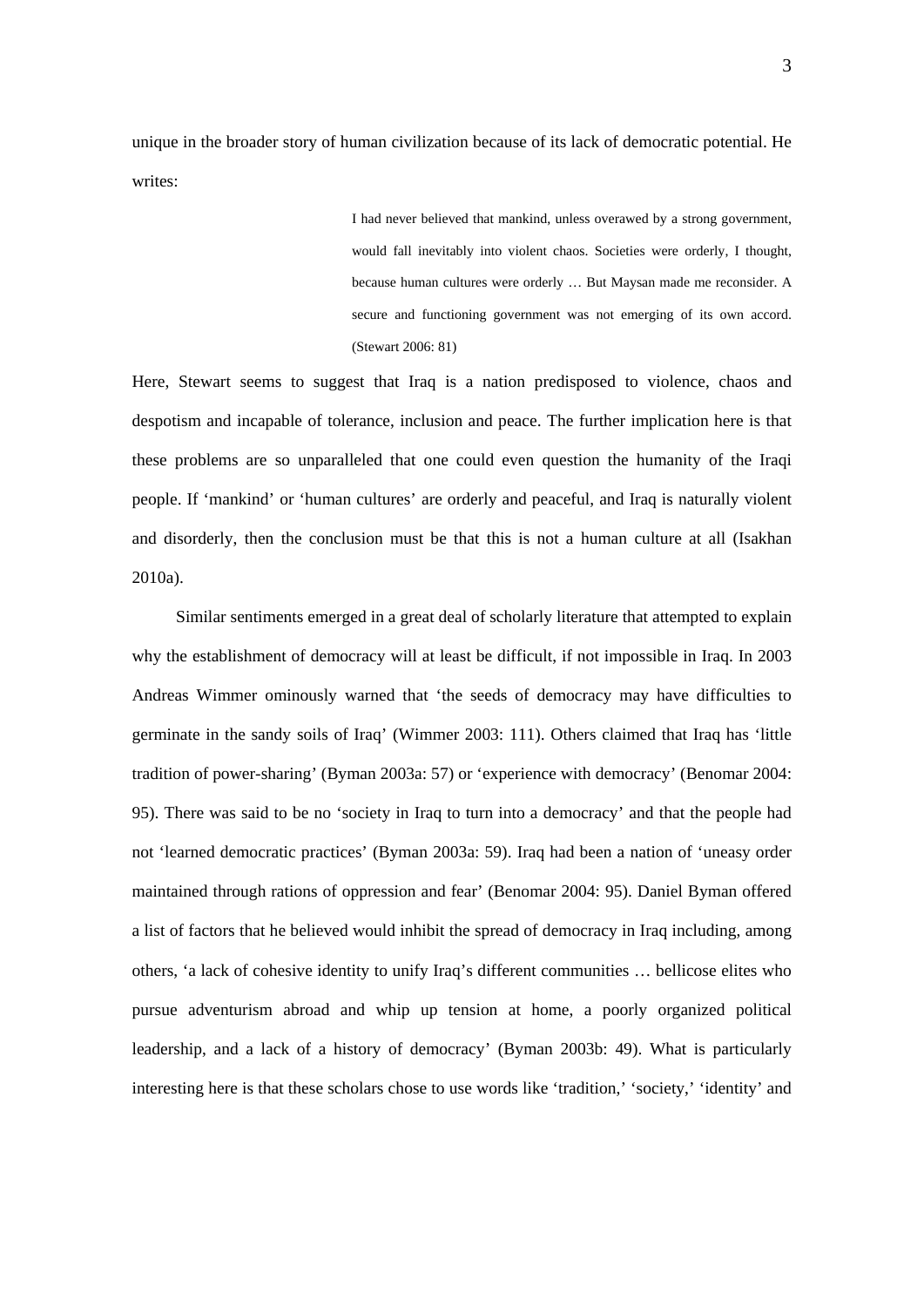'history' to suggest that Iraq has long been home to a stagnant culture that is inhospitable to diversity, debate and difference.

Along similar lines, the Western media coverage of the democratization of Iraq not only emphasized the ongoing violence and the disagreements between Iraq's various ethno-religious groups, but also argued that Iraq simply lacked the social and political prerequisites necessary to build towards a democratic form of government (Isakhan 2007b, 2008a). Once again, Iraq was seen as 'a society riven by centuries of religious and ethnic conflicts with little or no experience with representative institutions' (Kissinger and Shultz 2005). Iraqis were 'not used to democracy … [with] little tradition of tolerance' (*Australian* 2006); they were trapped in a barbaric world in which 'violence remains the more pragmatic way to achieve justice and to protect one's interests' (Clemons 2005). This uncritical and careless adoption of Orientalist ideologies is clearly problematic and stems from the notion that even when given democracy and freedom, the people of the Middle East are too backward and barbaric to embrace a future free of tyranny and despotism. Here, any examples of collective forms of government, egalitarian societies or democratic political movements within Iraqi history are all but eschewed in favour of clichés of despotism, ineptitude and violence.

The convergence of such bureaucratic, scholarly and media discourse in the Re-Colonial period is startling in its familiarity. It mirrors and indeed draws upon the vast array of discourses that were employed in the Colonial period in Iraq and elsewhere, utilizing the same language of Oriental backwardness and the need for Western dominance. This is not altogether surprising given that the effort to invade and occupy Iraq cannot be wholly disentangled from a Colonial project which saw the West only begrudgingly relent its subjugation of the non-European world during the last two centuries. Or perhaps the project of Colonialism should be understood not so much as having come to an end (a direct affront to the curious prefix of 'post' in 'post-Colonial studies'), but as having momentarily subsided as Western powers regrouped and devised new economic, military, and ideological mechanisms of power. As several scholars have recently noted, the invasion and occupation of Iraq might best be described as ushering in what is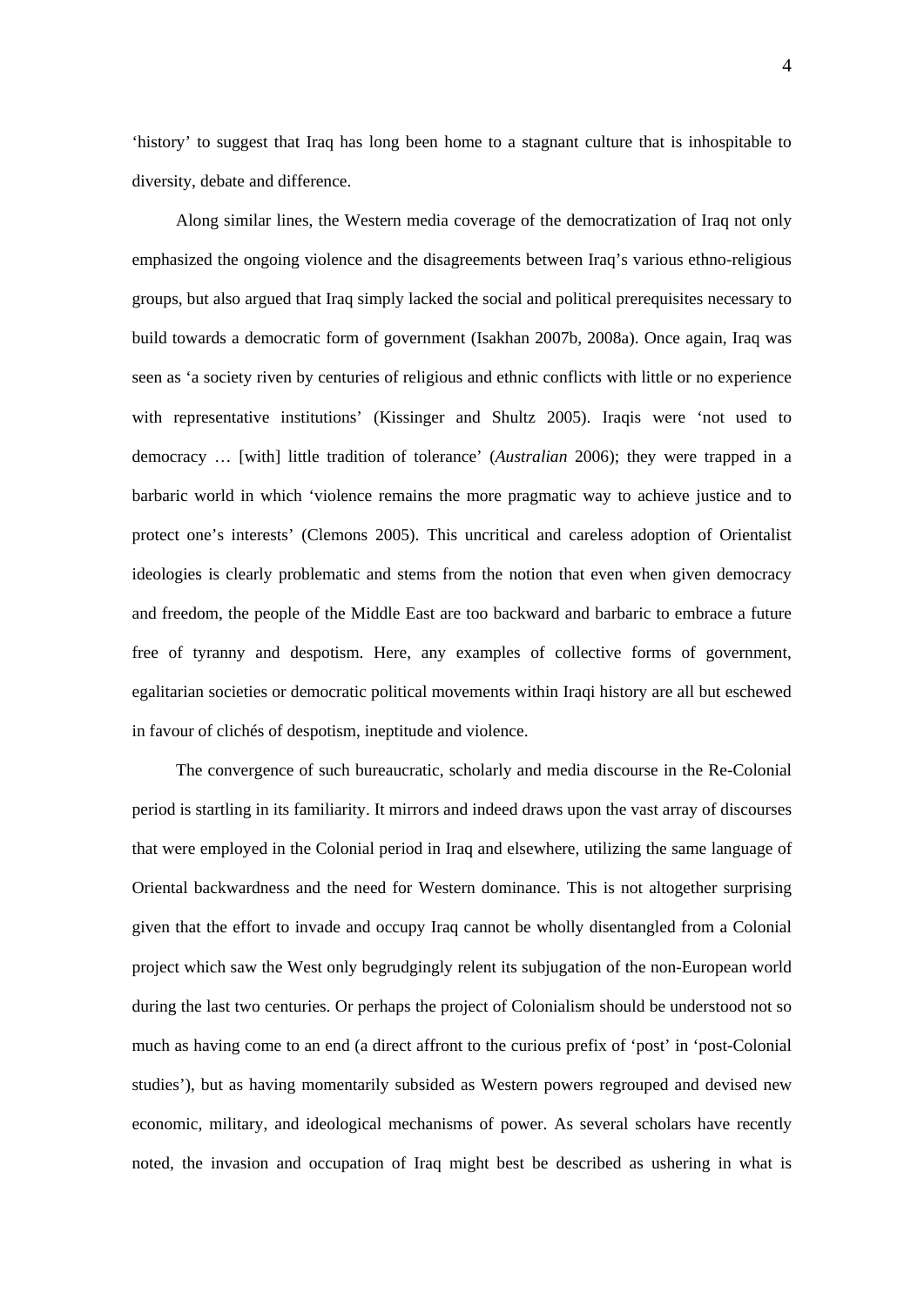referred to here as Re-Colonial Iraq (2003–11) (Gopal and Lazarus 2006, Gregory 2004, Lazarus 2006, Spencer 2006). Such theoretical work was pre-empted by Tariq Ali who argued that the invasion and occupation of Iraq not only represents the re-colonisation of this particular sovereign nation-state by Western powers, but also marked a return to the broader Colonial project 'that was disrupted by the twentieth century and is now back on course' (Ali 2003: 185).

As the central aim of the project being undertaken here is to problematize and scrutinize Orientalist discourse via a closer examination of Iraq's history, this chapter seeks to re-interpret the post-Saddam period and the alternative discourses of democracy emanating from within Re-Colonial Iraq. It builds on the preceding chapters by detailing the complex public sphere of the post-Saddam era and points to the inclusive nature of the positive developments that have occurred across the nation since 2003. The first part discusses the post-Saddam media landscape which has played a positive role in covering the nation's difficult transition to democracy. The second part of this chapter documents and examines the Iraqi people's exercise of their democratic right to protest and the influence these protests have had on the politics of the post-Saddam era. The chapter concludes that Iraqi citizens who play an active role in their own governance and participate in democratic mechanisms such as elections and mass demonstrations are helping to create a more robust democracy.

## **Elections and the Public Sphere**

With the fall of Baghdad on 9 April 2003, Iraq's media environment was changed forever. Almost overnight it transformed from being Saddam's tightly controlled propaganda machine to one of the most diverse media environments on earth. By the middle of 2003, Iraq was home to more than 20 radio stations, around 15 Iraqi-owned television stations, with approximately 200 Iraqi-owned and run newspapers published across the country. Even smaller regional towns such as Najaf boasted more than 30 newspapers in a city of only 300,000 people. Most of these new television stations, radio stations and newspapers were started by the seemingly countless political parties, religious factions and/or ethnic groups of post-Saddam Iraq, each of them jostling for support and legitimacy in the nation's struggle from despotism to democracy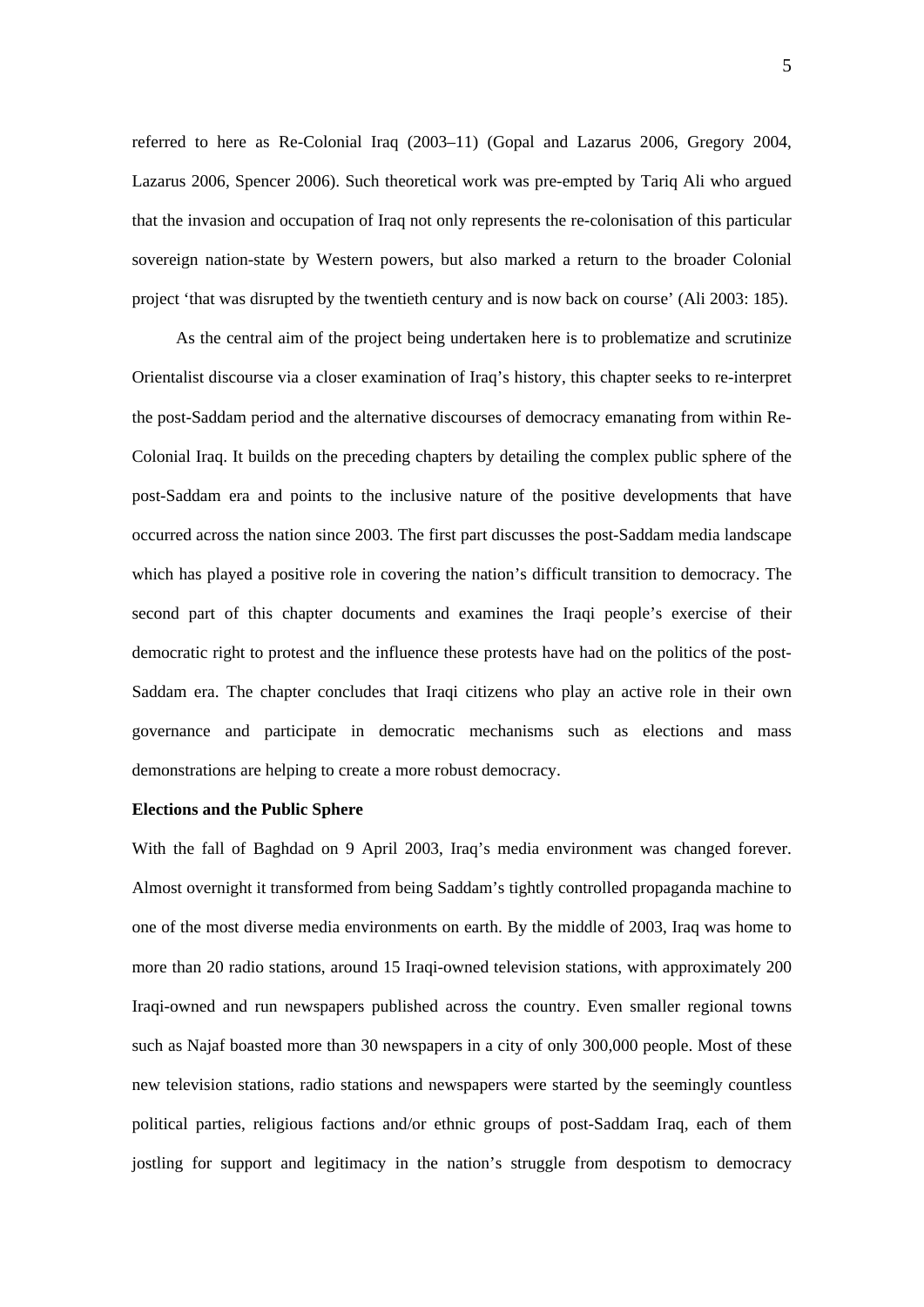(Cochrane 2006). As Ibrahim Al-Marashi points out, the Iraqi media sector has witnessed the rise of various ethno-religious sectarian and highly partisan 'media empires' which have evolved into 'quite a pervasive element in Iraq's Fourth Estate' (Al-Marashi 2007: 104). Foremost among these are those controlled by the major Kurdish political parties (the PUK and the KDP) and the Kurdistan Regional Government (KRG), those controlled by the two largest Shia parties, Dawah and SCIRI, and Shia religio-political movements like the Sadr Trend, as well as those owned by key Sunni, Christian, Turkomen and other ethno-religious groups. There are also those controlled by smaller political parties like the ICP, the INA and the INC. These publications have been joined by those which claim to be free of any specific political, religious or sectarian allegiance but which desire to report the news in a professional and objective manner.<sup>1</sup>

Several problems have accompanied Iraq's divergent, ad-hoc and highly volatile media landscape. Although it is beyond the scope of this study to detail each of these, it is worth mentioning that some of the more serious factors include: the absence of an appropriate legal framework; the ongoing dangers faced by journalists whose death toll continues to climb;<sup>2</sup> the uneven quality and dubious professionalism of some media organizations; and the interference in Iraq's media by various regional powers (Saudi Arabia and Iran), the occupying forces (particularly the US and UK), as well as by the Iraqi government and the KRG (Isakhan 2009b).

1

<sup>&</sup>lt;sup>1</sup> Earlier work by the author includes a more detailed overview of the post-Saddam Iraqi media landscape (Isakhan 2006: 136-46, 2008b, 2009b: 10-2), including a set of detailed tables that document the most significant outlets (Isakhan 2009a: 257-75).

 $2$  Iraq remains one of the most dangerous nations for the press as is demonstrated by the Annual Report of Paris-based *Reporters Sans Frontieres* ('Reporters Without Borders') which designated Iraq as having a 'Very Serious Situation' in terms of press freedom since 2003 until it was downgraded in the 2010 report to a 'Difficult Situation' ('Annual Report and Press Freedom Index' 2009, 2010). As with the death toll of the overall Iraq War, however, the number of Iraqi journalists killed since 2003 increases daily making reliable and up-to-date figures difficult to ascertain. Arguably the best, and certainly the most chilling, accounts of civilian casualties in Iraq also concern the coalition efforts to cover up the carnage (Hil and Wilson 2007, Otterman and Hil 2010).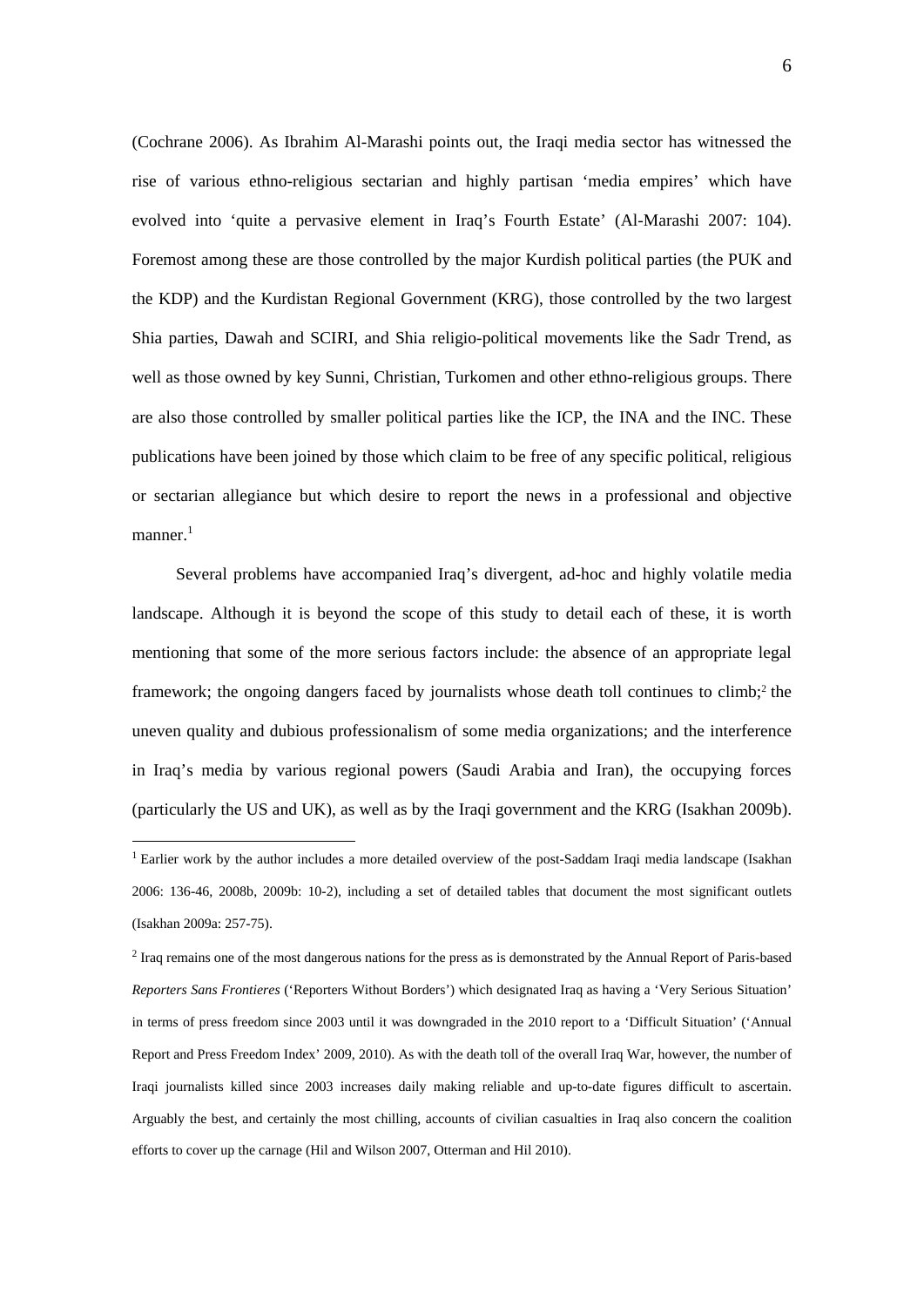Despite these manifold problems, there are several reasons to be optimistic about the contemporary media landscape of Iraq. First among these is the fact that the Iraqi media can be seen to have played an overwhelmingly positive role – despite their inherent biases – in fostering the emergence of a renewed public sphere in Iraq. They have been instrumental in serving the number of functions that a free press is expected to perform in a nascent democratic order like post-Saddam Iraq.

This role began as far back as February 2004, when the Iraqi media began to offer its views on the Interim Governing Council's (IGC) deliberations over a temporary constitution. In a plethora of opinion pieces and news articles across Iraq's divergent media, the nation's journalists were generally critical of US involvement. This included interference from the head of the CPA, Lewis Paul Bremer, especially his attempt to avoid any reference to Islamic law in the wording of the constitution itself. Others implored the IGC to avoid the temptation to skew the wording of the constitution in favour of their own interests or those of their particular ethnopolitical group. As Abd-Al-Munim Al-Aasam opined in *Azzaman*,

> All those who have gathered around the conference table to discuss the draft interim constitution … would do well to rule out any possibility of coming up with anything tailored so as to be in full harmony with their own views. They are duty-bound to put aside the unworthy ploy of threatening to rouse the public into civil war in a bid to have their own ideas incorporated in the constitution. Any such practice would run counter to the reality of the political, ethnic, religious and sectarian diversity that is characteristic of Iraq. (Al-Aasam 2004)

When campaigning for the January 2005 election began on 15 December 2004, information about it almost immediately 'permeated every part of the Iraqi media, providing at least the show of a nascent democracy in action' (Usher 2005b). Throughout the campaign period Iraqi radio stations, newspapers, television channels and websites played a critical role in not only promoting certain political parties and their stated ideologies and agendas, but also in encouraging Iraqis to defy the insurgent and terrorist threats and take part in the election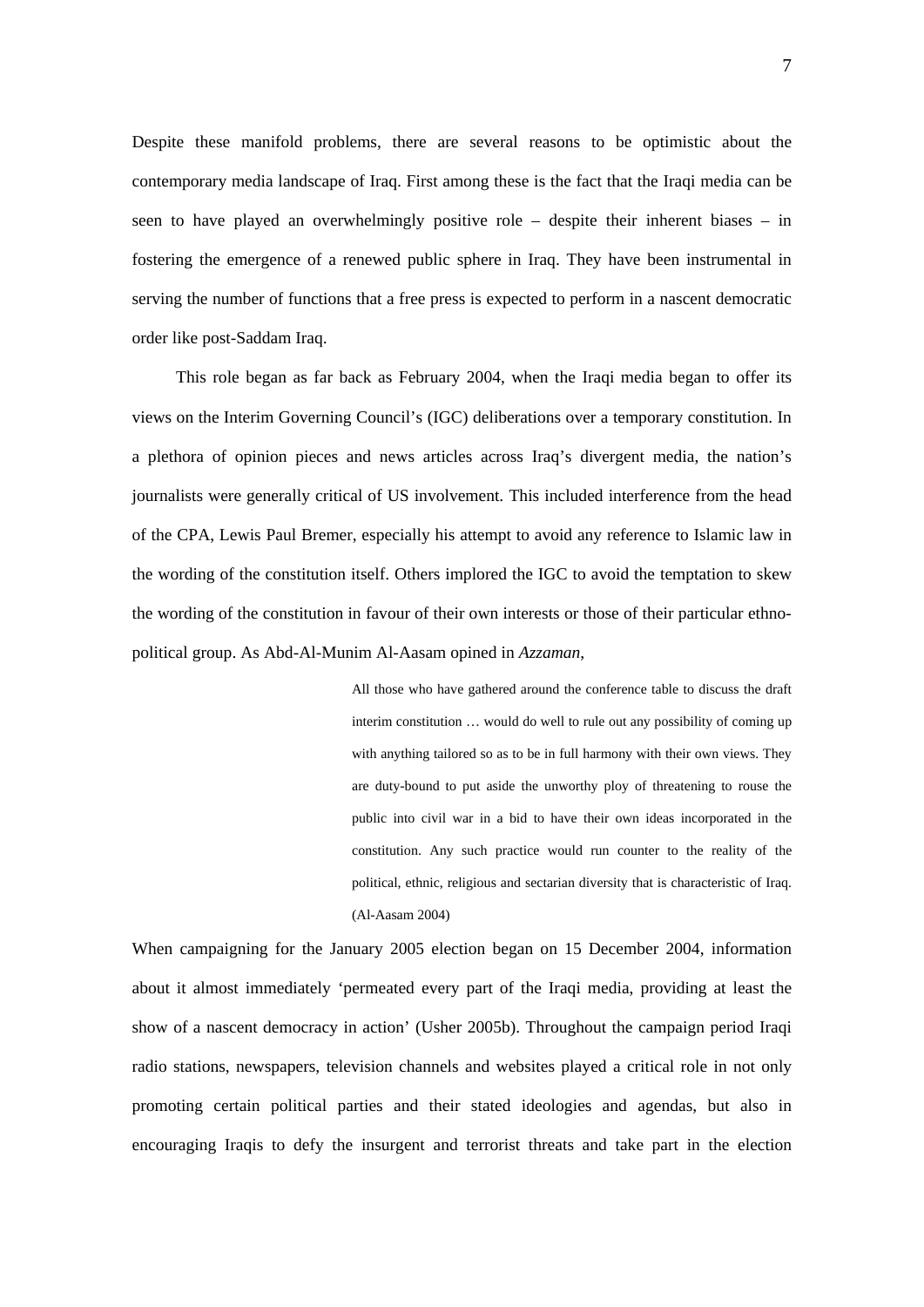(Dawisha 2005b: 38). Throughout the electoral campaign the German government funded a daily half hour broadcast that covered various aspects of the election. They selected 25 young Iraqi journalists (all under the age of 30) and provided training for them in neighbouring Jordan. These young journalists then returned to Iraq to seek out stories relating to the election which were broadcast on Iraqi stations such as the independent *Radio Dijla* ('Tigris'), and the KDP's *Voice of Iraqi Kurdistan*, as well as being made available for download on the internet. Over the course of the campaign these short broadcasts included profiles of politicians, political parties and the various coalitions that emerged in post-Saddam Iraq as well as comment by foreign election observers (Usher 2004). In addition to these half hour broadcasts *Radio Dijla* also ran its regular programming which encouraged Iraqis to phone-in and offer their opinion on the elections as well as quiz shows that posed questions such as: 'Which is better, a pre-set democratic model or one that is in harmony with Iraq's culture?' (Radio Dijla cited in Usher 2005b).

Iraq's leading television stations, the state-run *Al-Iraqiya*, and the privately owned *Al-Sharqiya* ('The Eastern One') and *Al-Diyar* ('The Homeland'), led the domestic television market. They screened campaign advertisements ranging from the techno-savvy efforts of groups such as Allawi's Iraqi List and the coalition of Shia groups known as the United Iraqi Alliance, through to the hackneyed efforts of the smaller parties (Usher 2005b). All three of these channels worked in the public interest by disseminating information regarding the curfews, restrictions and security measures that had been placed across the nation in the lead up to the election. *Al-Iraqiya* aired statements by Iraq's religious leaders urging Iraqis to vote and provided the kind of access to the political elite rarely seen in even the most highly esteemed Western media (Misterek 2005). For example, it broadcast a weekly phone-in programme hosted by the incumbent Iraqi Prime Minister, Iyad Allawi, who answered unscreened calls from Iraqis keen to discuss various issues with their leader and air their frustrations (Usher 2005b).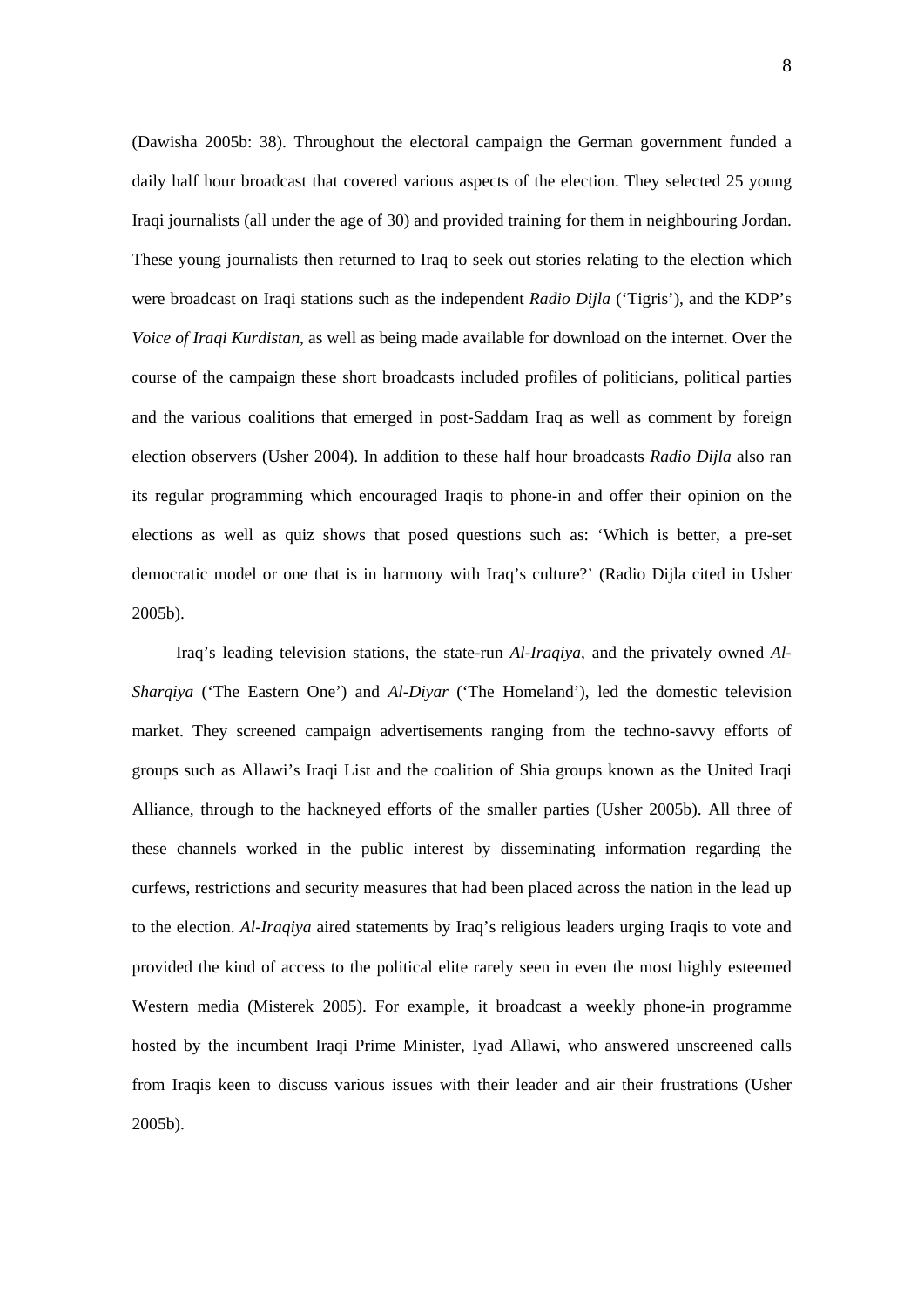As the election drew closer, Iraq's print media played an increasingly important role in raising and discussing several key issues related to the forthcoming election. The independent *Al-Dustour* published a collection of in-depth articles including those critical of the incumbent Iraqi government, those which provided details of some of Iraq's various smaller political factions, those which countered rumours about the election, those which discussed the thorny issue of religion and politics and those which called for peace and unity (Al-Shaykh 2005a, 2005c, 2005e, 2005f, 2005g, Jamil 2005, Zaydan 2005a, 2005b). On the issue of whether or not the elections should be postponed, a wide range of views and opinions were expressed in papers as diverse *Azzaman*, the INC's *Al-Mutamar*, Iraqi Hezbollah's *Al-Bayynah* ('The Evidence'), the Dawah party's *Al-Bayan* ('The Dispatch' or 'The Manifesto') and the eponymous *Dawah*  party paper, *Al-Dawah* (Al-Muqdadi 2005, Al-Pachachi 2005, Al-Raziqi 2005, Al-Shimmari 2005, Al-Ubaydi 2005, Humadi 2005, Khudayyir 2005, Rasul 2005b). Meanwhile, Kurdish papers such as the independent *Hawlati*, the PUK's *Kurdistani Nuwe* ('New Kurdistan') and the KDP's *Xebat* ('Struggle'), ran a collection of stories both before and after the election that detailed the various Kurdish concerns and developments, such as the issue of federation, Kurdish regional elections, unity among the many different people of Kurdistan and the future status of Kirkuk (*Hawlati* 2005a, 2005b, *Kurdistani Nuwe*, 2005a, 2005b, *Xebat* 2005a, 2005b).

The Iraqi press also fostered a lively and diverse discussion on the merits and tenets of democracy. Various Shia backed organs, such as Dawah's *Al-Bayan* and SCIRI's *Al-Adala* ('The Justice'), published several articles that were often unrestrained in their optimism. Of these, the Shia papers are adamant that the Iraqi people must not miss this great opportunity to 'pave the way for the rise of the rule of law, in which democracy, freedom, security, and sovereignty will prevail' (Al-Juwari 2005). As if to capture this enthusiasm and summarize these sentiments, an editorial which appeared just days before the election in *Al-Bayan* stated:

> The countdown has begun for a great, historic day in the life of our people. On this day, the people will master their own destiny and future when they will select their representatives to the constitutional assembly that will draft the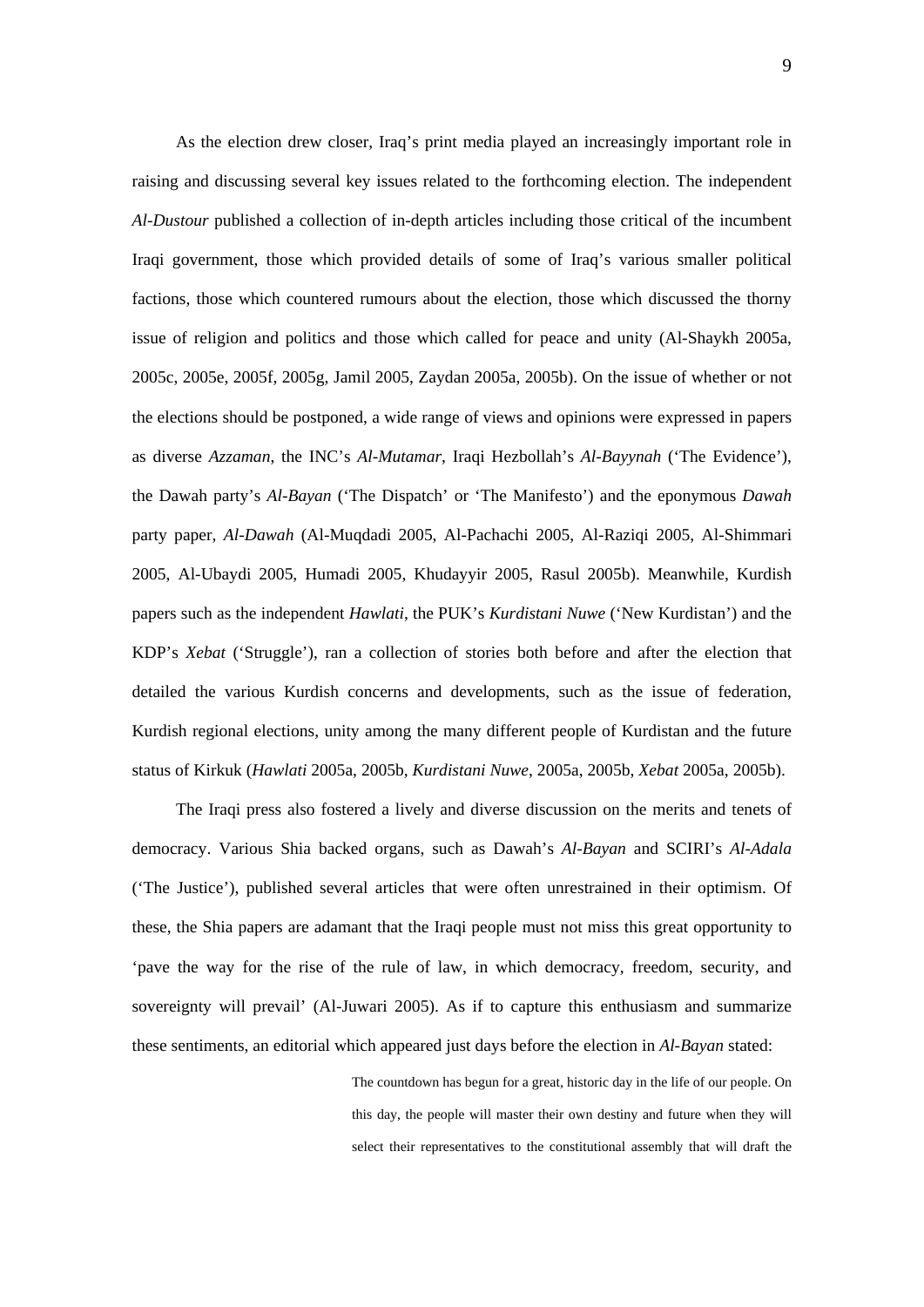permanent constitution and choose an elected government expressing their will and working to achieve their hopes and aspirations. The responsibility for making this election a success does not rest only with the government or the electoral commission that will supervise and ensure a fair vote. Rather, it depends, above all, on our people through their broad participation, with all their sects, ethnic groups, political forces and social categories. We believe the high turnout will be the most telling response to the terrorists and killers who seek to confiscate Iraqi people's will. With it, they will tell those terrorist they are much more stronger than their criminal means. (*Al-Bayan* 2005b)

Similar sentiments can be found across the pages of the INC's *Al-Mutamar*, where writers such as Shaykh Ali Abd-Al-Husayn Kammunah implored the citizens of Iraq to take part in the 'great democratic process for which we have waited long and offered dear sacrifices' (Kammunah 2005). Similarly, Nabil Al-Qassab argued that the election would foster Iraqi unity and 'guarantee the rights of all sects, ethnic groups, and nationalities' (Al-Qassab 2005). *Al-Mutamar* seems to have been such a strong advocate of the elections that it appeared to view them as something of a silver bullet, capable of rectifying all of Iraq's complex problems. Consider the words of Salman Al-Shammari who wrote that

> not only are the Iraqi elections a positive step on the path leading to shortening the occupation's life and solving the political problem in Iraq and a positive and good initiative to boost and deepen the principles of democracy, plurality, and rule of law in the country, but they are also the key and main way to get rid of the security and economic crises that Iraq suffers from. (Al-Shammari 2005)

The independent press of Iraq seemed to largely follow his line of argument. Much of the coverage in *Al-Dustour* emphasized the need for national unity, with Ibrahim Zaydan opining that 'In order to build a pluralist, democratic Iraq, as we hope, we have to open the doors for participation to everybody because Iraq is home to all Iraqis, rather than to a particular sect, ethnic group, tribe or religion' (Zaydan 2005b). To some degree this was echoed by the chief editor of *Al-Dustour*, Basim Al-Shaykh, who claimed that Iraq needed to seek 'God's help and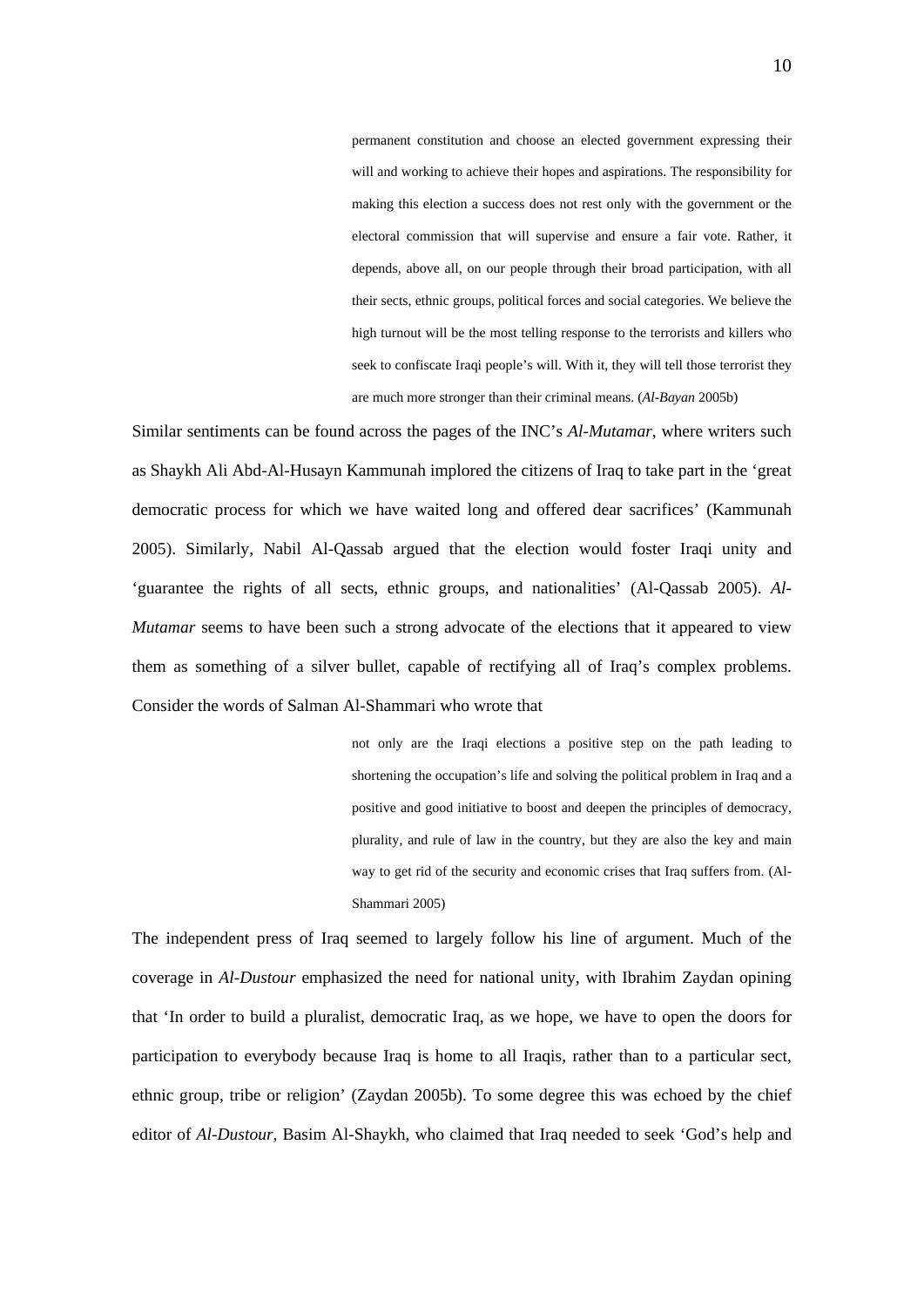rise up as one man with their hands united to place the voting card deciding their destiny in the ballot box holding their aspirations for tomorrow' (Al-Shaykh 2005b). However, *Al-Dustour*'s coverage also came with a stern warning to those who would manipulate the Iraqi elections or the broader body politic to suit their own ends. 'Let it be known from now on' begins another piece by Al-Shaykh,

> that the average Iraqi will tolerate no mandate other than that dictated by his own conscience. Advocates of fake heavenly agendas had better steer away from Iraq and Iraqis, for we have had enough at the hands of opportunists touting bright religious and nationalist slogans. Let them seek their fortune elsewhere, for we have made a solemn vow to root out anyone stalking our beloved Iraq, regardless of their race or colour and no matter how dazzlingly bright their banners may be. (Al-Shaykh 2005c)

It is not surprising that the various independent papers, as well as those controlled by the Shia and Kurdish parties or the INC and INA were relatively optimistic about the January elections, given that they each had much to gain politically. Less optimistic were the Sunni journals which represented the increasingly disenfranchised minority which had ruled Iraq since its inception in the 1920s. A little over a week before the election, the Sunni organ of the Association of Muslim Scholars, *Al-Basair* ('The Insight'), expressed its concerns regarding the forthcoming election which included the 'insufficient legal and technical preparations, lack of security, the occupation forces' total domination of security, and most important of all, they aim at legitimizing the occupation of Iraq' (*Al-Basair* 2005). This issue is raised in several articles in the same issue of *Al-Basair*. Prominent Iraqi writer Karim Latif Al-Dulaymi referred to the Iraqi elections as 'a poisonous honey' which has been 'given by the US to Iraq in order to legitimize the occupation of the country' (Al-Dulaymi 2005).

In terms of the watch-dog function of the media, the well-respected Kurdish newspaper *Hawlati* took the unrivalled step of publishing the list of candidates on the Democratic Patriotic Alliance of Kurdistan in the lead up to the election itself. What made *Hawlati*'s move significant was that not only had no other media published such a list due to security concerns,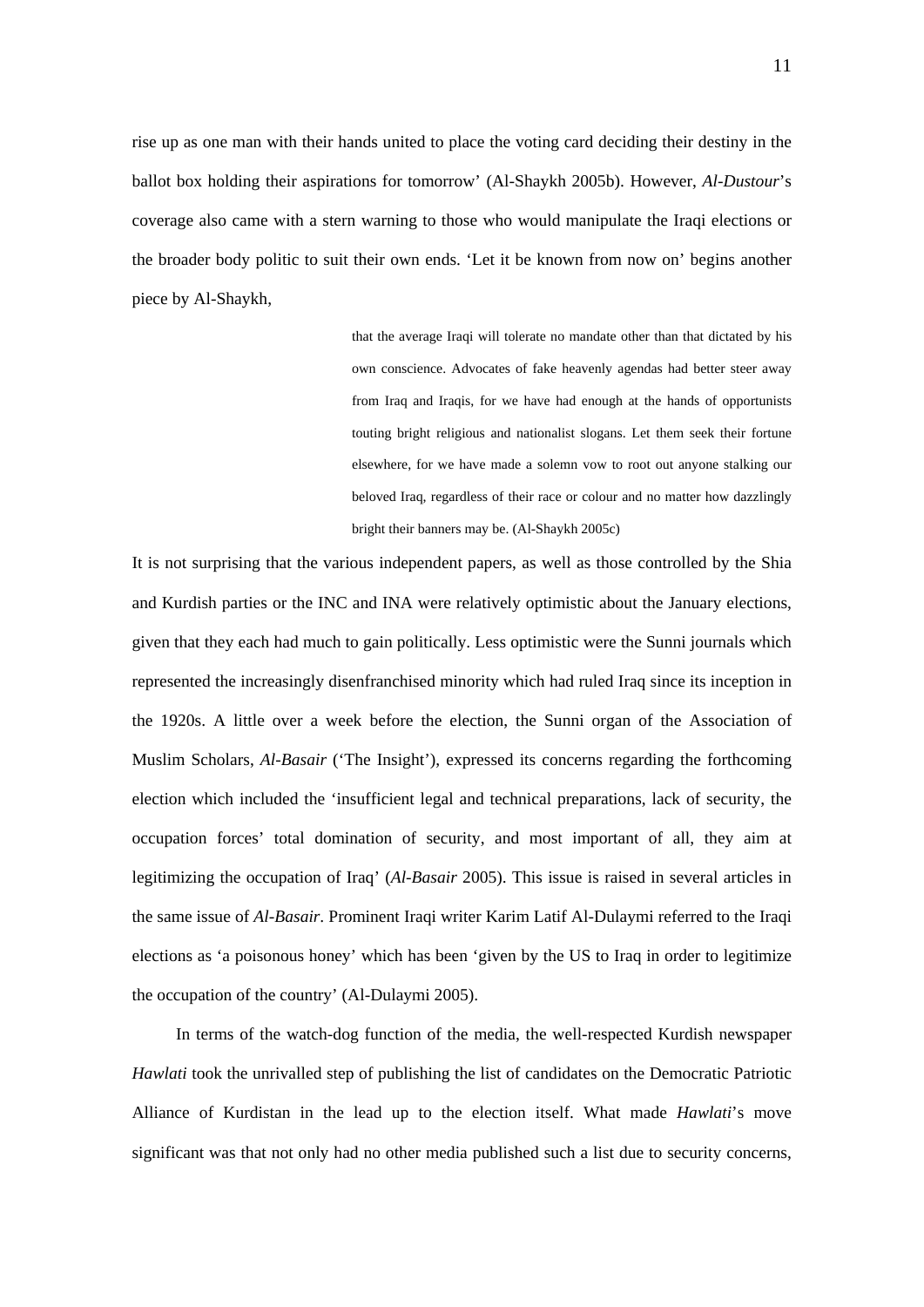but also that about a dozen Kurdish candidates were former Baathists (Glantz 2005). Other newspapers waited until after the election to raise their concerns. In mid-February 2005 Iraq's *Azzaman* published an unofficial list of the candidates elected to the Iraqi National Assembly while several other newspapers continued to publish their concerns about the make-up of the post-election assembly (*Al-Adala* 2005, *Al-Bayan* 2005a, *Al-Mutamar* 2005b, *Azzaman* 2005). Iraq's highbrow independent paper *Al-Mada* ('The View') controversially accused the Iraqi Council of Commissioners of having pre-defined the number of seats and percentages for political entities which would go on to form the National Assembly following the election (*Al-Mada* 2005b).

Despite such serious concerns, immediately following the January election much of Iraq's diverse media landscape expressed almost unanimous praise for the conduct of the elections and their significance for the future of the nation. The jubilance of many Iraqi journalists was splashed across the pages of several important newspapers (*Al-Bayan* 2005d, *Al-Bayynah* 2005, *Al-Mada* 2005a, *Al-Mutamar* 2005a, Al-Sanduq 2005, *Baghdad* 2005). As just one example, *Al-Bayan* printed the following comment on the election,

> It was a historic day in the life of our people. On this day, Iraqis taught the peoples of the region a great lesson in democracy. The first winner and victor in these elections is, beyond any doubt, the Iraqi people. This, in itself, is quite enough for all those who contributed to writing this national epic to feel proud. It is, indeed, a remarkable feat added to Iraqi civilization records. (*Al-Bayan* 2005c)

However, it did not take long for the Iraqi press to begin lobbying the newly elected Iraqi government regarding various concerns and issues which it saw as central to the success of the new Iraq (*Al-Bayynah* 2005, Al-Tikriti 2005, Rasul 2005a). What Iraq needed now, according to Rida Al-Zahir of *Tariq Al-Shab*, was 'national accord among the political forces that believe in democracy to build the country' (Al-Zahir 2005). This would not only 'see an end to the US occupation' as Riyadh Abu Mulhim put it in an article published by *Al-Mutamar*, but enable 'the constitutional institutions required to guarantee that Iraqis will get the sort of government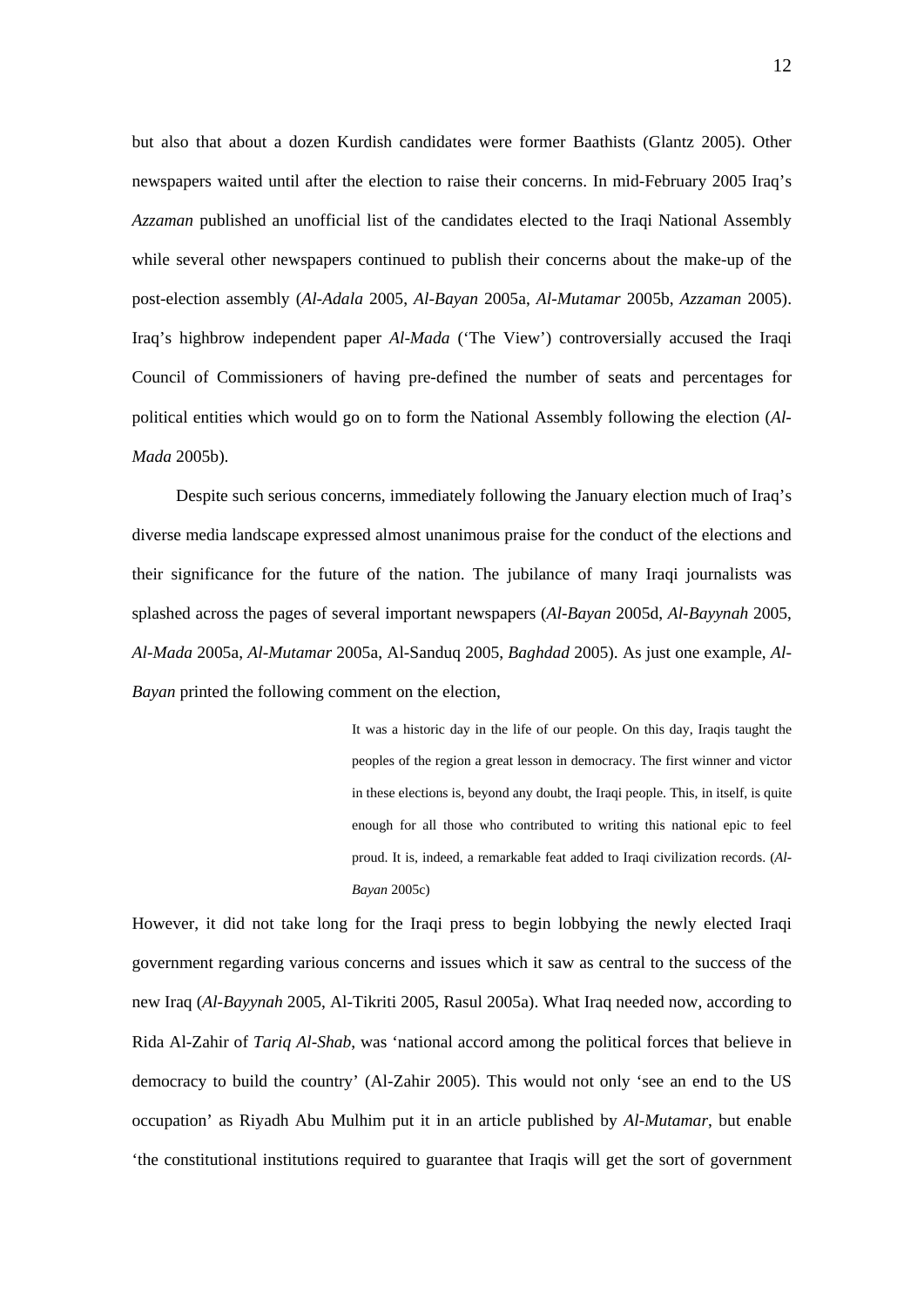they yearn for, free of sectarian bias and representative of the nation's cultural makeup' (Mulhim 2005). Another major concern of Iraqi journalists was that of the culture of corruption that had been pervasive throughout government institutions under the Baathist regime (Al-Baldawi 2005, *Al-Mashriq* 2005, Zaki 2005). On this issue *Al-Dustour*'s Basim Al-Shaykh implored the new administration to 'purge government departments and security offices of the lingering corrupt practices inherited from the past' (Al-Shaykh 2005d).

This close monitoring of Iraqi state politics by the nation's media was to continue at the time of the country-wide referendum which effectively ratified the Iraqi Constitution in October 2005. Not only did the Iraqi media, across its rich array of formats and persuasions, play a critical role in disseminating the draft constitution in the lead up to the referendum, but television stations such as *Al-Sharqiya* also hosted a phone-in programme to discuss the finer details of the document, while various newspapers discussed the constitution's merits and drawbacks (Al-Ansari 2005, *Al-Shahid* 2005). One of Iraq's more influential Islamist papers, *Al-Adala*, also featured an editorial which argued that the ratification of the constitution was itself indicative of the fact that

> Iraqis have defeated their enemies: terrorists, dark forces and those who dream of a return of the unfair equation. What has been achieved for Iraq would not have seen the light of day had it not been for the sacrifices by Iraqis and their friends. The time of coercion and pressure has gone for good, and the time of freedom and democracy has come. Democracy and freedom have been created in Iraq by all the honourable men in the world who have stood by Iraq in its ordeal, offering all that is dear to them. (Khlayf 2005)

In December 2005, as Iraqis prepared to nominate a permanent government, Iraq's media landscape once again buzzed with the excitement of the looming election. Newspapers across Iraq were awash with political advertising and long articles explained the complexity of Iraq's various political coalitions as well as providing details of polling stations and how to vote. Iraq's television stations took the unprecedented step of offering free political advertising, which immediately saw a series of non-partisan and well-produced, if rather emotive, short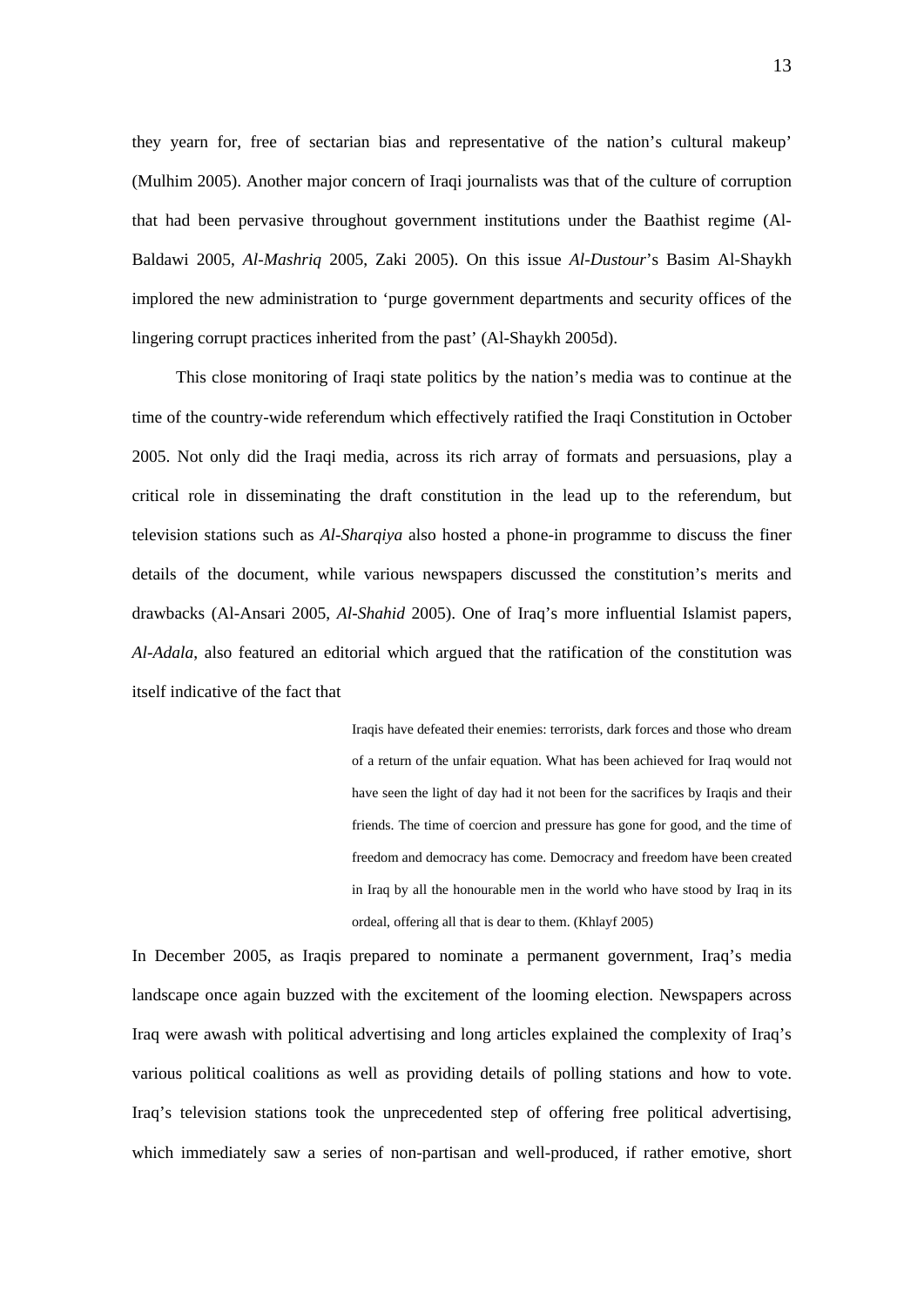films screened which encouraged Iraqis to participate in the election. Less emotive were the government-funded advertisements which also gave details of how to vote as well as the location of polling booths. The free airtime meant that many of Iraq's smaller minorities and political factions were able to broadcast their own amateur advertisements, although they did complain that they were not given equal airtime and were simply unable to compete with the larger parties and coalitions (Usher 2005a). Despite such complaints, the fact that every legitimate political party in Iraq had access to free airtime on the nation's state-run television channel indicates the degree to which the Iraqi media served as a locus where the general public had ready access to a diverse range of political opinion, policy and debate (Dawisha and Diamond 2006: 97).

Despite the free advertising, most of Iraq's TV stations took a decidedly biased stance in the lead up to the elections. For example, both *Al-Sharqiya* and *Al-Iraqiya*, which had previously been lauded for their professional and objective reporting, were unwavering in their support of the incumbent government of Iyad Allawi and his ministers, repeatedly airing his arty black-and-white commercials (Al-Marashi 2007: 109, Usher 2005a). The SCIRI-owned *Al-Furat* on the other hand, revealed its deeply partisan nature by refusing to offer free airtime or screen paid advertisements from political parties other than the United Iraqi Alliance (which was a reincarnation of the January 2005 Unified Iraqi Coalition) (Al-Marashi 2007: 109, Usher 2005a). The Sunni parties also managed to have a voice in the December elections via their newly established *Baghdad* satellite channel. Having suffered the consequences of boycotting the January election, many of the various Sunni political movements formed the Al-Tawafuq Front in 2005 and quickly set about establishing the channel. In a bid to counter the clearly partisan nature of their rival stations, *Baghdad* only featured advertisements for the Al-Tawafuq Front in the lead up to the December election (Al-Marashi 2007: 111).

Following the December 2005 elections, a six-month political stalemate emerged among the various political entities as to exactly what the new Iraqi government should look like and who should hold the key positions of power. This impasse was eventually resolved with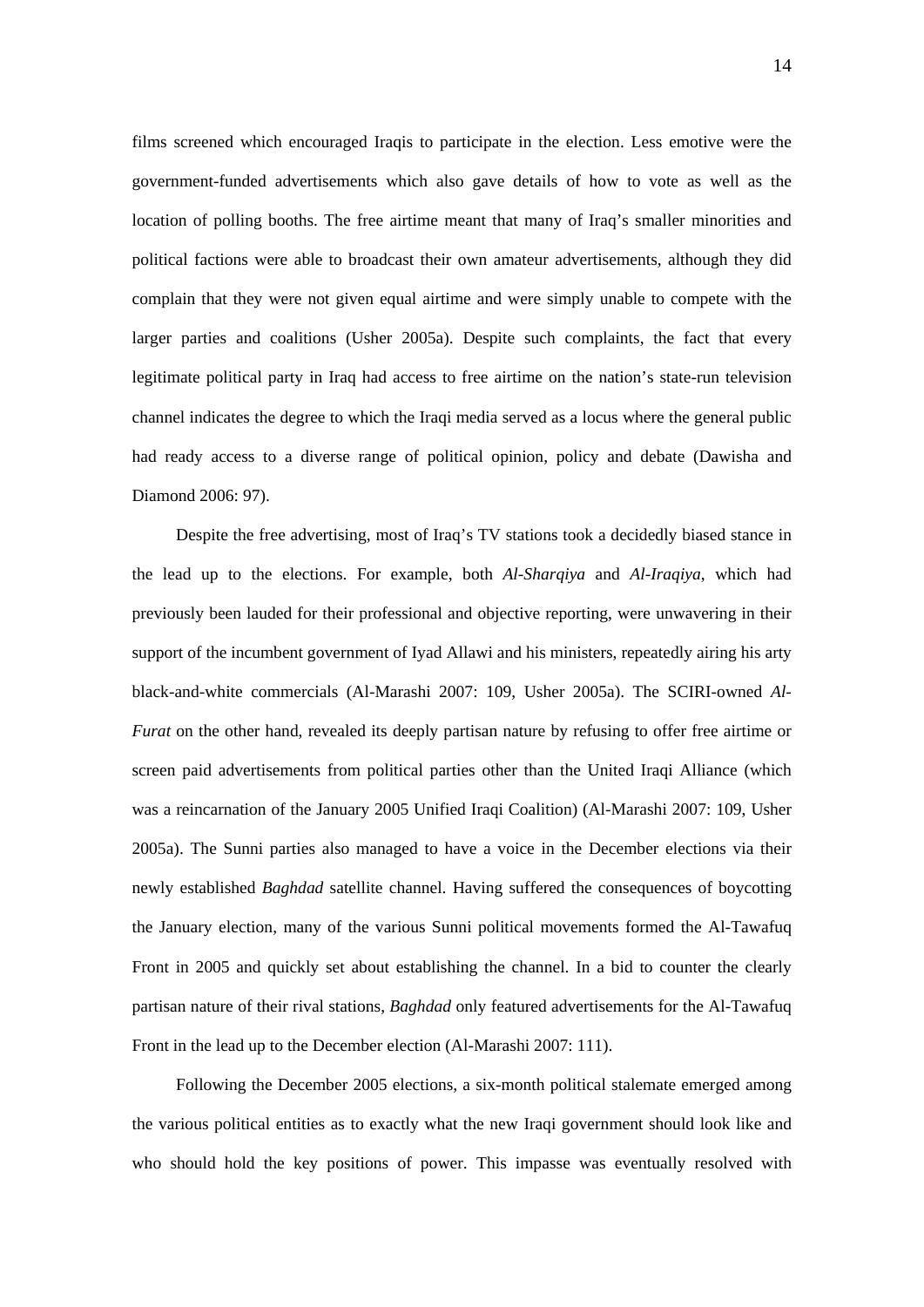Dawah's little known Nuri Al-Maliki nominated as Prime Minister, his government finally taking office in May 2006. Although the many divisions on the path to forming a government were resolved peacefully, this short period of divisiveness set the tone for political infighting and was a forerunner to the sharp upsurge in ethno-religious motivated sectarianism and violence that was to follow. Over the next two years Iraq descended into a particularly dark and unprecedented period in which ethno-religious factions, who mostly lived in peaceful coexistence, waged bitter and deadly battles against each another (Isakhan 2012c).

Consequently, this became a central concern for the Iraqi press who covered and criticized the unfolding conflict, demonstrating not only journalistic standards of the highest order but also remarkable bravery. As just one example, *Azzaman* was very critical of the mass ethno-religious violence that was tearing Iraq apart, and held to account the Iraqi government, various sectarian politicians and the militias they controlled (Abbas 2007, Al-Shaboot 2007, Maraai 2006a, 2006b). What was most significant about the Iraqi press of this time, however, was the connection so many journalists drew between the violence and the type of democracy that the US had imposed on Iraq. They condemned virtually every aspect of the US occupation: the failure to foster political solutions and reconciliation, the subsequent violence it had fostered, the troop surge of 2007, as well as the merits and drawbacks of a complete US withdrawal (Al-Khafaji 2006, Allo 2007, Sami 2006). Perhaps the most virulent, articulate and consistent criticisms on the pages of *Azzaman*, however, came from its Editor-in-Chief, Dr Fatih Abdulsalam<sup>3</sup> (Abdulsalam 2006b, 2007a, 2007c, 2007e, 2007f). In a nuanced account of post-Saddam Iraq, Abdulsalam reserved much of his critique for the Iraqi government which he viewed as being in complete disarray (Abdulsalam 2006a, 2007b). He denounced Iraq's politicians who he saw as stubborn, ineffective, corrupt and held hostage to religious clerics. For

<u>.</u>

<sup>&</sup>lt;sup>3</sup> Abdulsalam is an Iraqi author and academic, as well as being the Editor-in-Chief of the International Edition of the London-based Arabic daily newspaper, *Azzaman*. Formerly, Dr Abdulsalam worked in Iraq as a professor of modern Arabic literature and criticism at the University of Mosul.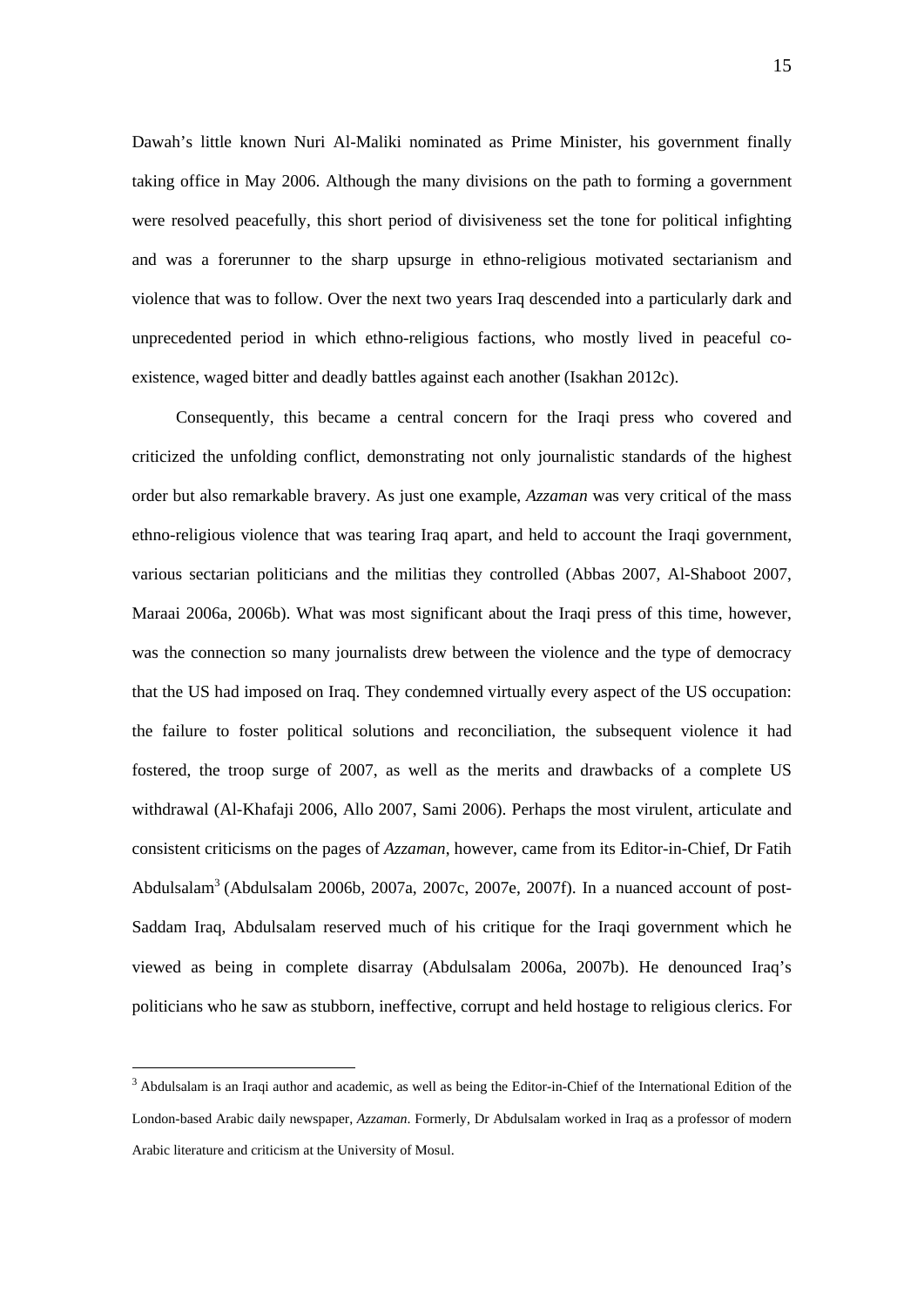Abdulsalam this was 'an embarrassing situation because none of the influential political factions is ready to compromise despite the fact that the country is imploding' (Abdulsalam 2007d).

While much of 2006 and 2007 was particularly grim, the US troop surge of 2007 and the increasing efficiency of the Iraqi Security Forces (ISF) – among a host of other factors – did see increased stability and security across Iraq by 2008. This meant that the nation was relatively peaceful when Iraqis went to the polls in January 2009 for Iraq's provincial elections in which some 400 parties and 14,500 Iraqi candidates registered to compete. As with the lead up to the 2005 national elections, the Iraqi press went to great lengths to provide details on the various parties and candidates and to encourage the Iraqi people to vote. Among the many Iraqi news outlets, *Aswat Al-Iraq* ('Voices of Iraq') stood out for the quality, objectivity and neutrality of its reporting. Throughout this period *Aswat Al-Iraq* lived up to its name, airing the voices of Iraqis of all backgrounds and shades of opinion. The paper frequently included commentary from experts and analysts of Iraqi politics, representatives of the various political parties, University professors, writers, artists and poets, key figures like Nuri Al-Maliki and Jalal Talabani and everyday 'man on the street' interviews (*Aswat Al-Iraq* 2009c). It also included the voices of the most marginalized Iraqis – women, the disabled, and tiny ethno-religious minorities like the Yazidis (*Aswat Al-Iraq* 2008b, 2009f, 2010c).

*Aswat Al-Iraq* also did an excellent job of promoting the elections across Iraq. To this end, they focused much of their coverage on the Sunni-dominated parts of Iraq in order to avoid a repeat of the mass Sunni electoral abstinence of 2005 (*Aswat Al-Iraq* 2008a, 2009e). In other parts of Iraq, such as the Shia-dominated south, *Asawt Al-Iraq* interviewed a host of Iraqi poets, authors, artists and intellectuals in Basra who were very positive about the 2009 provincial elections, seeing them as an opportunity for change. Among them, Iraqi author Abdilghafar Al-Itwi argued that

> This electoral round is important, because it would affect the path of democracy … From now on, being [a] member in the provincial council will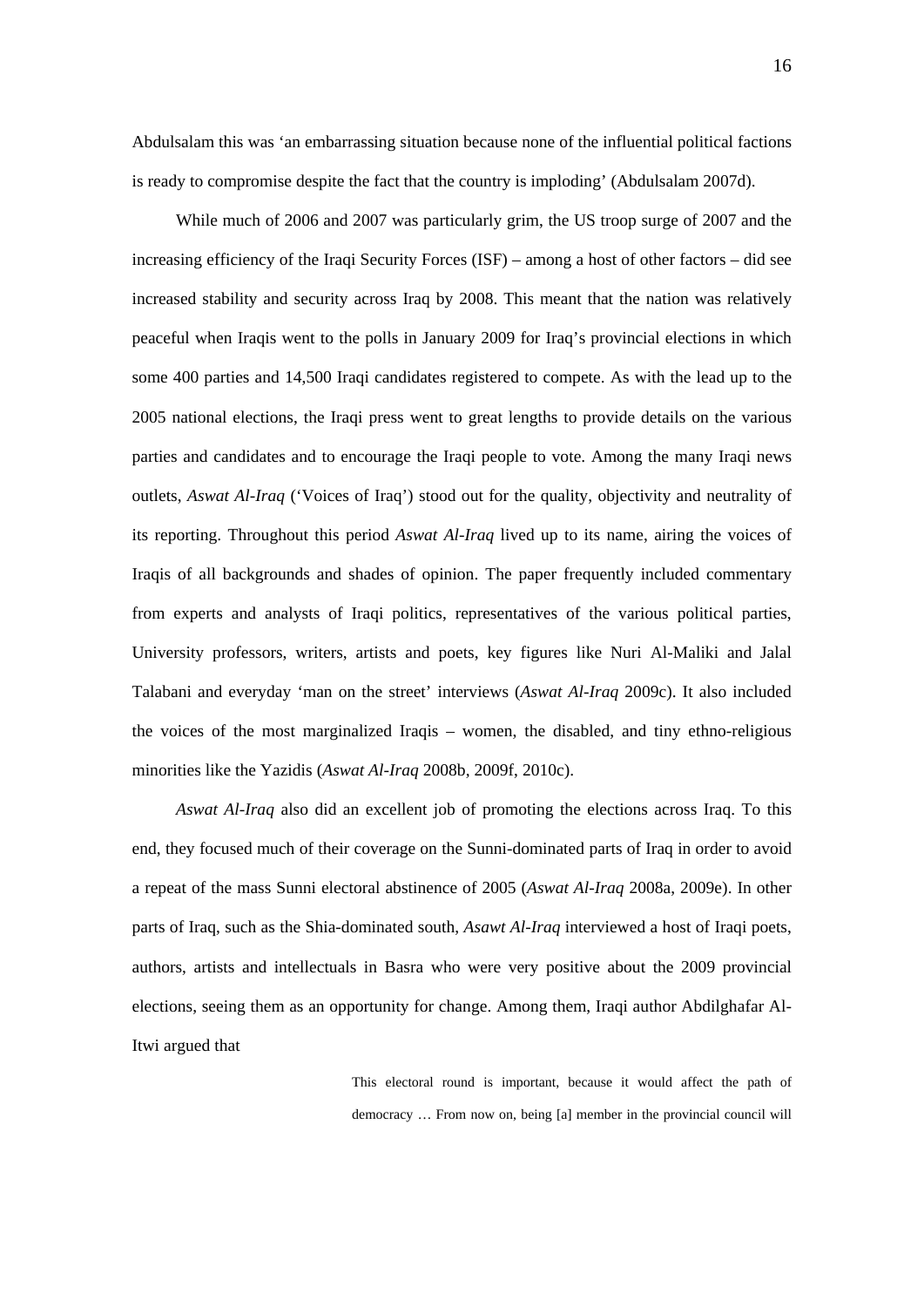not be an easy issue to be achieved, as it would rely on providing services to people (Al-Itwi cited in *Aswat Al-Iraq* 2009b).

Others demonstrated an intimate awareness of the problems plaguing Iraqi politics. One Iraqi political writer, Abdulameer Al-Mijar, pointed out that sectarian politics had created a political elite in Iraq who had failed to adapt to the evolving nature of political consciousness in designing and articulating their key policies and in crafting their rhetoric. As he put it, in the elections of 2005, 'Shiites voted for Shiites, Sunnis for Sunnis, Kurds for Kurds' but today, the Iraqi people 'want parties and entities that serve them, not those that represent part of their identities' (Al-Mijar cited in *Aswat Al-Iraq* 2009d). Along similar lines, Iraqi writer and political analyst, Gomaa Al-Halafi, stated that while 'The coming elections are considered as an important move in the democratic and constitutional life in Iraq' the 'Big parties which took part in the previous elections still dominate the political life in Iraq and have the money and means, including ways that violate the elections law' (Al-Halafi cited in *Aswat Al-Iraq* 2009a). Such concern was certainly warranted as the elections did see many familiar faces return to power with Nuri Al-Maliki's recently formed State of Law Coalition (SLC) winning a considerable proportion of the votes.

Just over a year after the provincial elections, in March 2010, Iraq held its next round of national polls. Once again, the Iraqi press did an excellent job of covering the lead up to the vote, demonstrating their ability to serve as the Fourth Estate of this fledgling democracy. Beginning in October 2009, journalists discussed a plethora of issues facing Iraqi democracy and did not recoil from writing about some of the harder aspects of the electoral process. Abdallah Al-Sukuti, writing in *Al-Mada*, argued that 'the gruesome massacres we are witnessing' are part of a broader insurgent plot 'to get serious about derailing the approaching Iraqi public elections' (Al-Sukuti 2009). Others blamed the violence on the Iraqi government, with Fatih Abd-Al-Salam of *Azzaman* arguing that the situation has been 'created by a persistent political failure to come up with a vision of the future that can make the necessary shift from the language of liquidation, eradication, assassination' to a democratic culture of the 'open-minded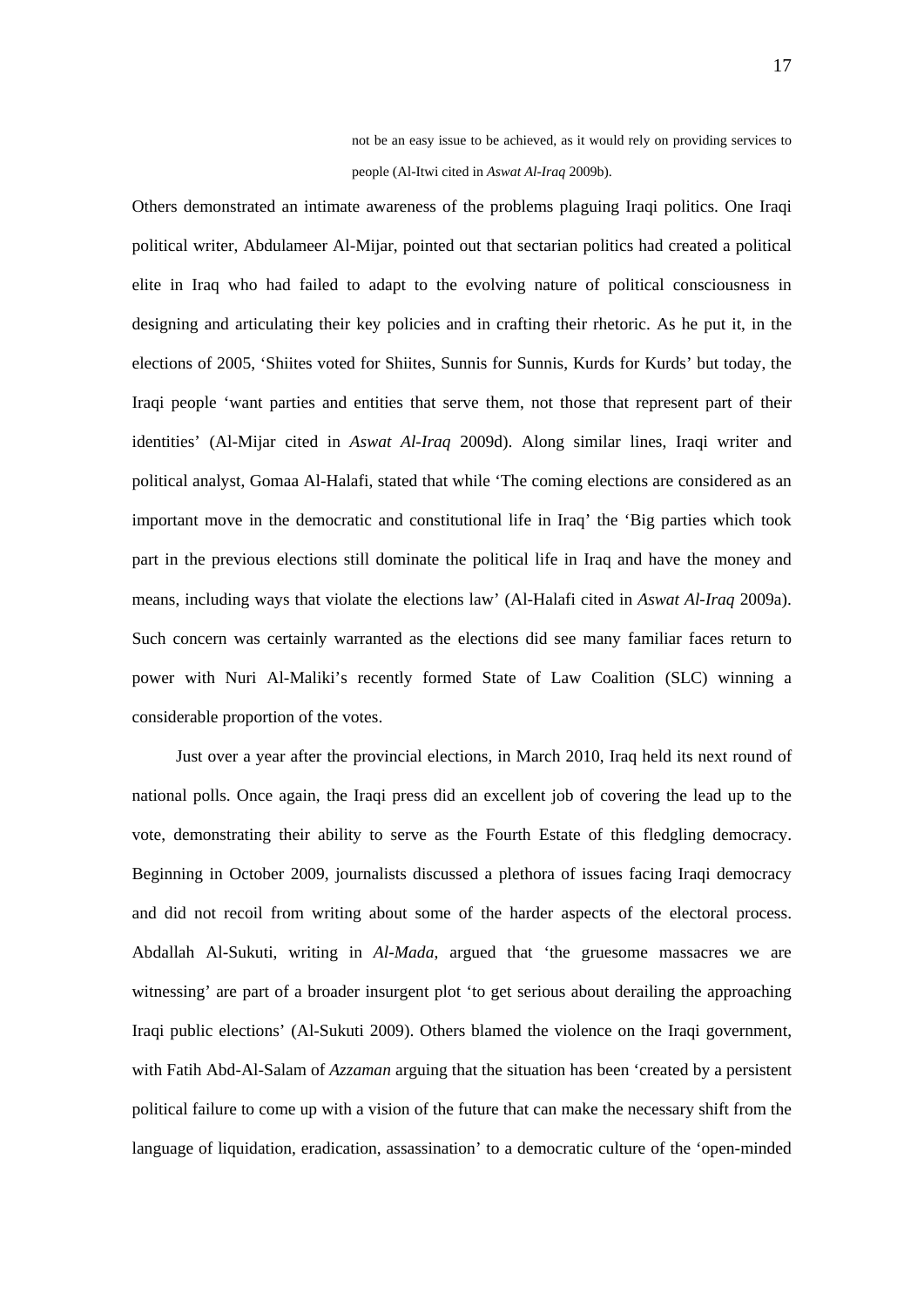inclusiveness required to salvage Iraq from sinking forever' (Abdulsalam 2009). As Sabah Al-Lami put it in the independent *Al-Mashriq* ('The Arab East'),

> We have to realize that the forthcoming elections … will either save Iraq from the deteriorations of the 2003 invasion and the 2005 elections or turn the country into a graveyard for democracy as a cheap compensation for all its suffering … Iraq's plight is the result of non-existent political stability and lack of ideological wisdom at the levels of both government and opposition. (Al-Lami 2009)

As the election drew closer, the Iraqi press continued to host varying opinions about the challenges and prospects of democracy in Iraq. *Aswat Al-Iraq* included opinions by leading experts that were very optimistic about Iraq's elections. The published comments by Kirkuk's deputy governor, Adwar Uraha claimed: 'The increase in the number of electoral lists is a kind of the new democratic practice and … This multiplicity is an indicator of the society's diversity and the development of the citizens' mentality' (Uraha cited in *Aswat Al-Iraq* 2010e). Elsewhere, Bassem Saheb of the Iraqi Communist Party stated that 'The elections were a national occasion to congratulate our people on their success with this great performance. It proved that Iraqis are a civilized people who are able to overcome pain and to reach the rank of democratic country in a short stage' (Saheb cited in *Aswat Al-Iraq* 2010f).

Similarly, in a series of articles published in *PUK Media*, Qubad J. Talabani correctly predicted that 'We will likely see shortly some close outcomes, potentially leading to disputed results … This will create tension within the system and delays will result'. For Talabani, however, this is 'merely the sign of a country continuing the difficult transition from oppression to democracy' (Talabani 2010b). In another article, published shortly after the election, Talabani continued this line of thought by claiming that

> the post-election coalition building will serve as a critical test of Iraq's fragile democracy and will continue to affect more than just the country's political future … Iraq can take significant strides towards democratic governance if it adheres to the country's constitution … What cannot be overlooked is what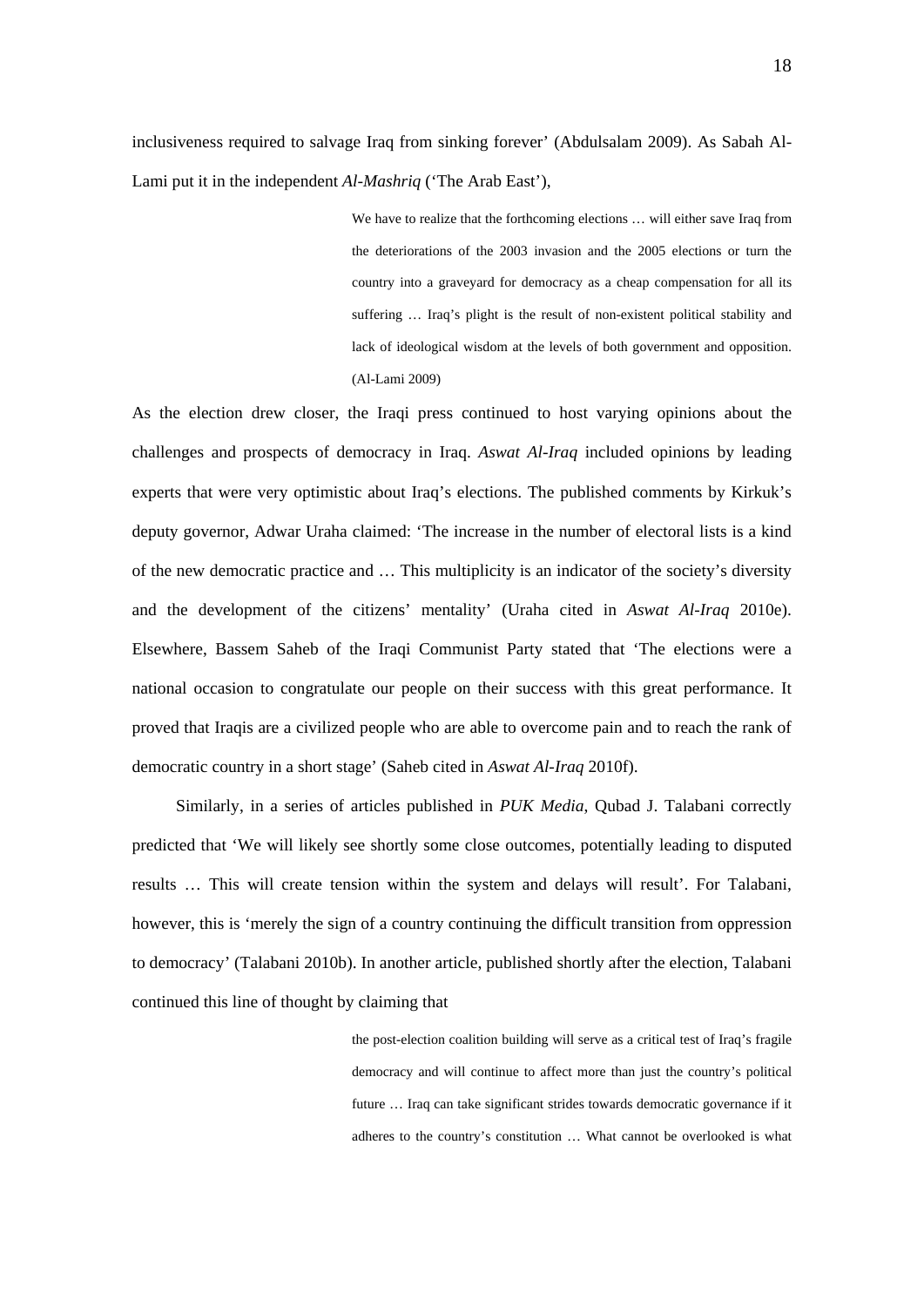the majority of eligible Iraqi voters want their country to be  $-$  a stable, prosperous, federal democracy. (Talabani 2010a)

These astute observations proved to be true. On the one hand, the Iraqi people had certainly demonstrated their will towards a democratic future, again risking their lives to vote in Iraq's latest round of elections while on the other hand the obstinacy and incompetence of many of their elected representatives failed to encourage the mutually beneficial dialogue and debate critical to democracy. This saw the nation plummet into nine months of political stalemate. Inevitably, the Iraqi media became very critical of the impasse and of Maliki in particular, urging the various political entities to put their differences aside and make progress (*Aswat Al-Iraq* 2010a). To this end the *PUK Media* published an editorial by Abdul Rahman Al-Rashid in which he offered the following scathing critique of the incumbent Iraqi Prime Minister,

> We do not understand what has afflicted Al-Maliki to cause him to raise all of these obstacles, especially as there is no clear victor that would be able to form a government on their own … Do not forget that this was an open election that was overseen by bodies that Al-Maliki's government put in place and found acceptable, and th[at] the elections results that did not produce a clear victory was ratified by them. Perhaps a candidate not winning a majority is in the interests of Iraq as this is something that forces the politicians to work together over the next four years as a team and form a government that represents everybody, rather than there being a majority ruler who issues orders. This will be a difficult task for the next Prime Minister of Iraq, but this is a good balance, especially for Iraq at its current stage of political maturation. (Al-Rashid 2010)

It is worth noting how Al-Rashid moves from critiquing Maliki and the political stalemate to arguing that the failure to form a majority government could actually serve to improve Iraqi democracy. Other Iraqi commentators have also argued along these lines, suggesting models by which the impasse might be resolved. A particularly popular option of this period was for Iyad Allawi to form a strong opposition party (Amin 2010). Despite such suggestions for the resolution of Iraq's political stalemate, the deadlock continued until early November when an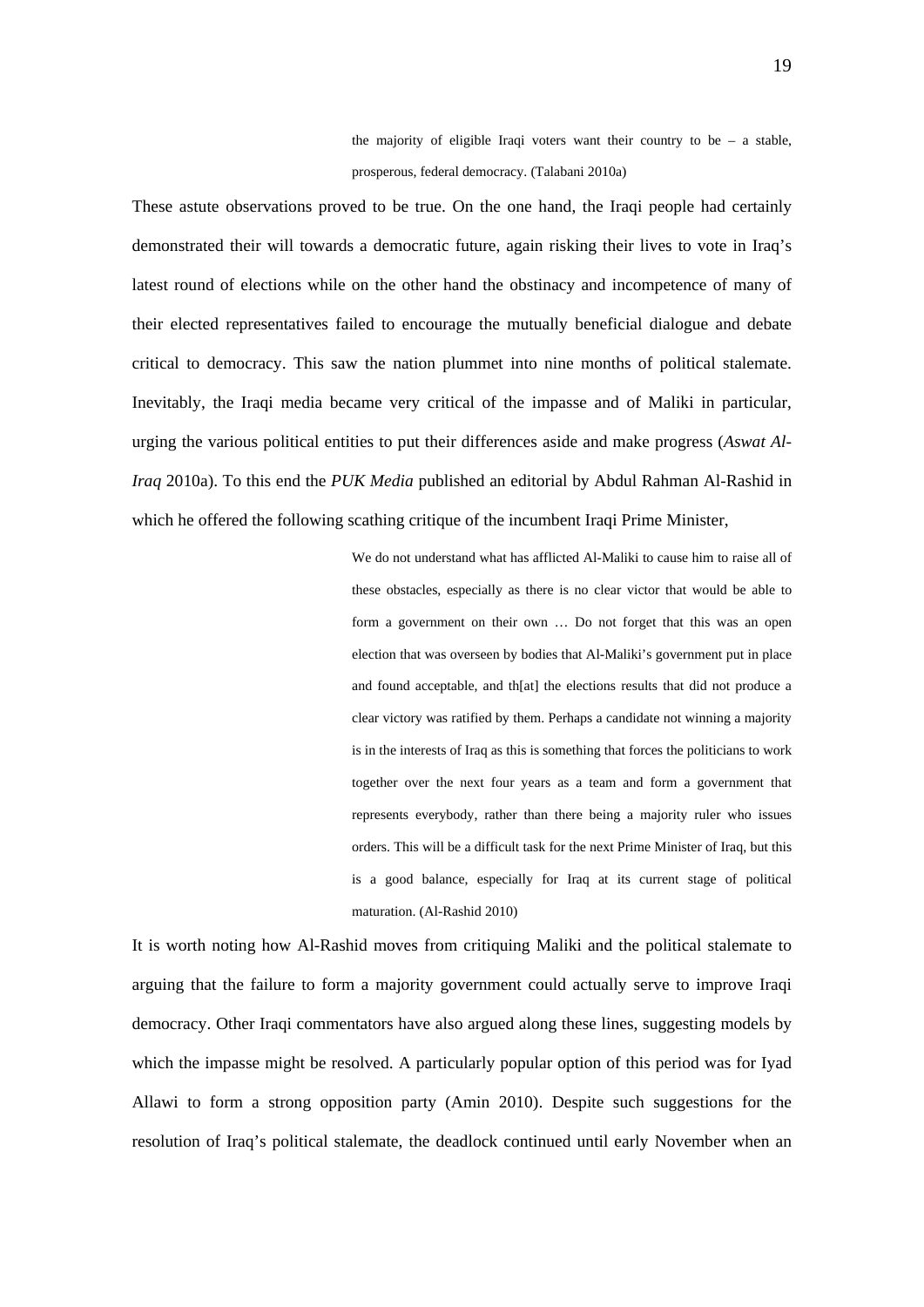agreement was signed that confirmed Maliki as Prime Minister and paved the way for the formation of a government (Ottaway and Kaysi 2010). The Iraqi press reacted immediately. Sadiq Hussein Al-Rikabi in the independent *Al-Akhbaar* ('God is Great') was grateful that Iraq finally had a government, 'The whole world was watching a unique democratic experiment … most Iraqis see it as a nice dream that at long last could usher in an era of stability, prosperity and reconstruction' (Al-Rikabi 2010). On the other hand, authors such as Mahdi Qassim of *Sot Al-Iraq* were not nearly as optimistic:

> We are going to have a surreal government, with two leaders who are all too eager to lock horns with each other … As usual, the victims of this anticipated ram fight are, of course, going to be ordinary, vulnerable and harmless Iraqis … So congratulations to the people of Iraq on another four bleak years. (Qassim 2010)

# **Civil Rights and Protest Movements**

Paralleling this series of free and fair elections and their coverage in the Iraqi press, the Iraqi people frequently exercised their democratic right to protest. Such protests date back to the earliest days of the occupation and were first sparked by American plans to install a puppet government in Baghdad and disavowing the result of grass roots Iraqi elections (Isakhan 2011a). In April 2003, immediately after the fall of Baghdad, Iraq witnessed a series of spontaneous elections not dissimilar to those that followed the end of the First World War. In northern Kurdish cities such as Mosul, in majority Sunni Arab towns like Samarra, in prominent Shia Arab cities such as Hilla and Najaf, and in the capital, Baghdad, religious leaders, tribal elders and secular professionals called town hall meetings where representatives were elected and plans were laid for local reconstruction projects, security operations and the return of basic infrastructure. These initiatives were initially supported by the occupying forces and there are records of US troops playing a facilitating role in the process (N. Klein 2007: 362).

Much like the Colonial period under British occupation, however, the US was quick to quell these Iraqi-led drives towards democratization and to exert its own hegemony over Iraq.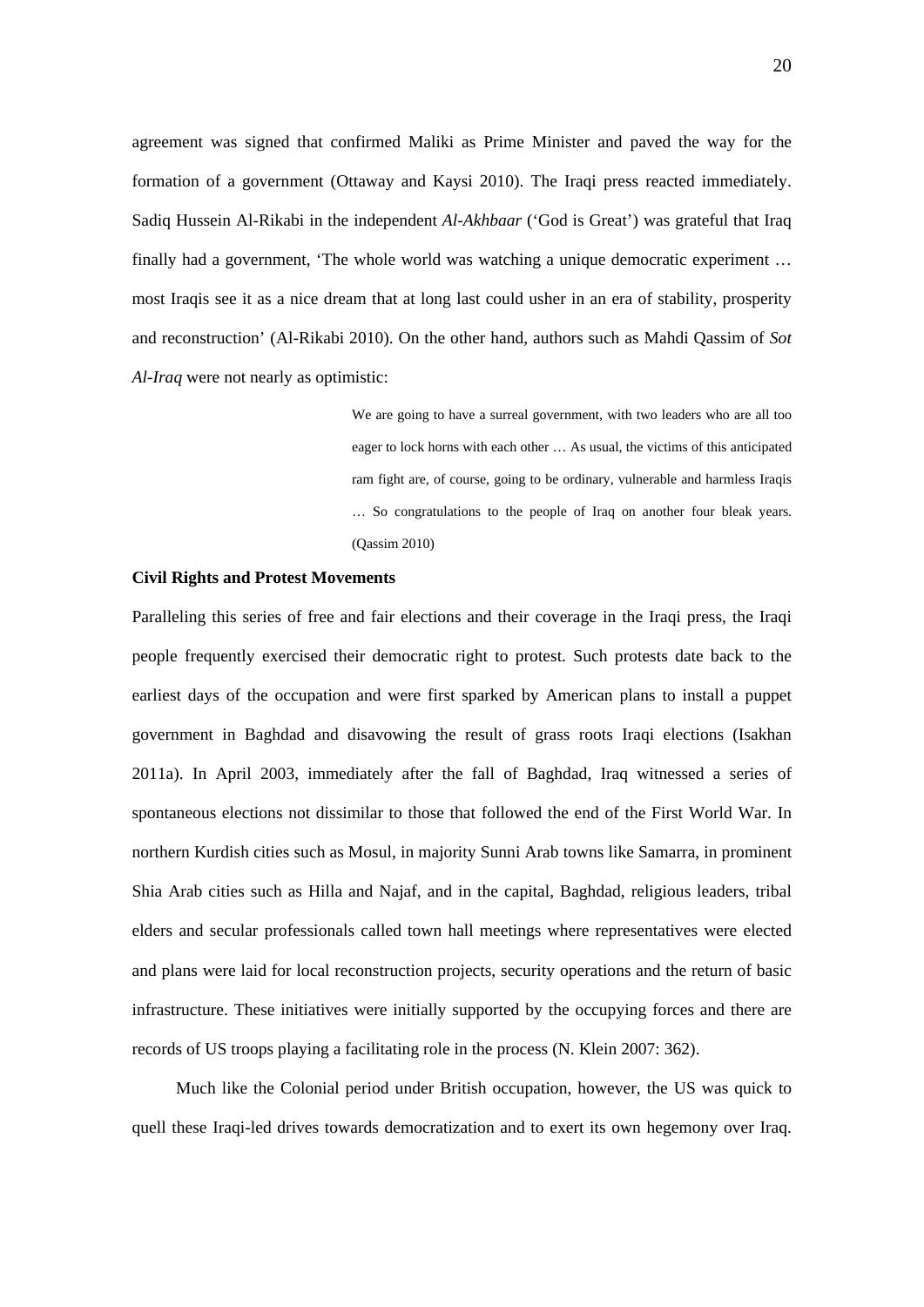Fearing that the Iraqi people would elect certain 'undesirables' such as military strongmen or political Islamists, Bremer instead decided that he would appoint the members of the Interim Iraqi Government (IIG). Consequently, by the end of June, he had ordered that all local and regional elections be stopped immediately (N. Klein 2007: 363–5). This effectively meant that any decisions made by local councils were revoked and the mayors and governors who had been elected by their own constituents were replaced by hand-picked representatives including former Baathists (Booth 2003, Booth and Chandrasekaran 2003).

Such moves were widely unpopular across Iraq. In the Shia holy city of Najaf, hundreds of peaceful protestors took to the streets demanding that their installed mayor be removed and replaced by an elected representative. Several protestors carried placards reading 'Cancelled elections are evidence of bad intentions' and 'O America, where are promises of freedom, elections and democracy?' (cited in Booth and Chandrasekaran 2003). Much larger demonstrations were conducted in Baghdad and Basra where thousands banded together to chant the words, 'Yes, yes, elections. No, no selections' (cited in Hendawi 2003).

These early protests were but a precursor to a movement – particularly among the Shia Arab population of Iraq – that gathered enormous momentum over the ensuing months. Senior religious figures such as Grand Ayatollah Ali Al-Sistani<sup>4</sup> were able to mobilize thousands of Iraqis in protests that called for a general election prior to the drafting of the Iraqi constitution. Al-Sistani, a member of the quietist branch of the Shia faith took the unprecedented step of issuing a politically-motivated *fatwa* (edict) in June 2003 which argued that the US lacked the appropriate authority to install a government in Iraq and demanded that they hold national elections so that the Iraqi people could nominate their own representatives. The *fatwa* read:

> Those [US] forces have no jurisdiction whatsoever to appoint members of the Constitution preparation assembly. Also there is no guarantee either that this assembly will prepare a constitution that serves the best interests of the Iraqi

<u>.</u>

<sup>4</sup> The Iranian-born Grand Ayatollah Ali Al-Sistani, is the pre-eminent Shia cleric or *marja* in Iraq and has been since 1992.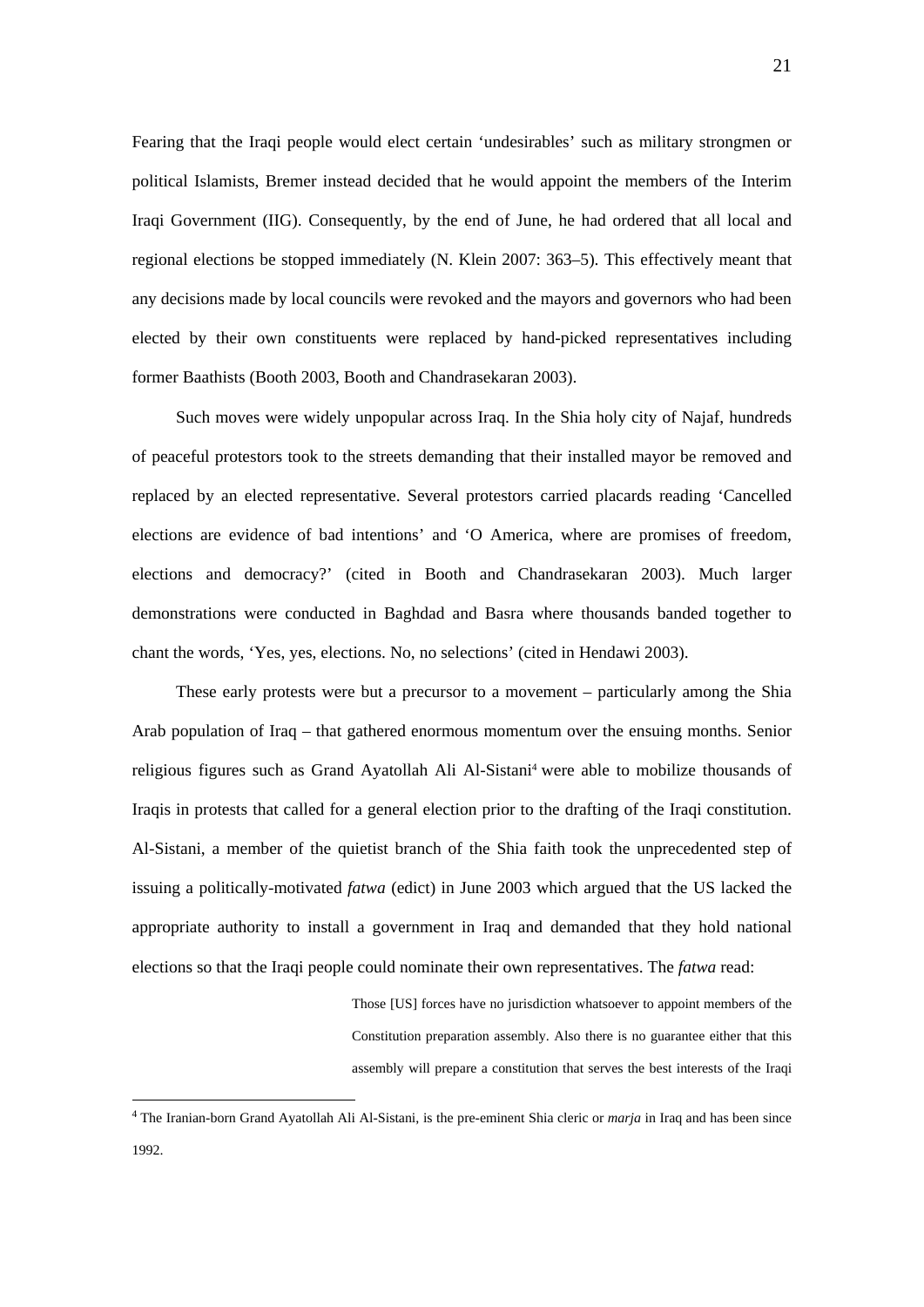people or express their national identity whose backbone is sound Islamic religion and noble social values. The said plan is unacceptable from the outset. First of all there must be a general election so that every Iraqi citizen who is eligible to vote can choose someone to represent him in a foundational Constitution preparation assembly. Then the drafted Constitution can be put to a referendum. All believers must insist on the accomplishment of this crucial matter and contribute to achieving it in the best way possible. (Al-Sistani cited in Feldman 2005: 6)

Although the Coalition Provisional Authority at first underestimated the importance of such a *fatwa*, it ultimately had a profound effect on US plans for post-Saddam Iraq, as they were now forced to appease Sistani's demands. The US put in place an unelected transitional assembly with no guarantee of lasting power in Iraq and no power to write the constitution. Instead, the assembly would pave the way for national elections in January 2005 which would in turn see an elected body responsible for drafting the Iraqi constitution. Although this was a significant compromise for the world's last remaining superpower to make to a religious figure in Najaf, it was not enough for Sistani who demanded that the US seek UN approval for their plan. Incredibly, even though the entire world – including pleas from America's closest ally, the UK – had been unable to bring the US before the United Nations, Sistani succeeded (Feldman 2005:  $7-8$ ).

This was still not enough for Sistani, however, who wanted guarantees that the US would not further delay or manipulate Iraqi democracy. To bolster his argument and demonstrate its popularity among the Iraqi Shia majority, in mid-January 2004 the cleric called for the faithful to protest. More than 100,000 Shia marched through Baghdad while a further 30,000 took to the streets of Basra to demand democracy (Walker 2005). They called on the US occupation forces to conduct free and fair national elections that would enable the people of Iraq to nominate an Iraqi legislature. They waved flags and chanted, 'Yes, yes to unification! Yes, yes to voting! Yes, yes to elections! No, no to occupation!' (cited in Jamail 2004). Some carried banners with slogans such as 'We refuse any constitution that is not elected by the Iraqi people', while one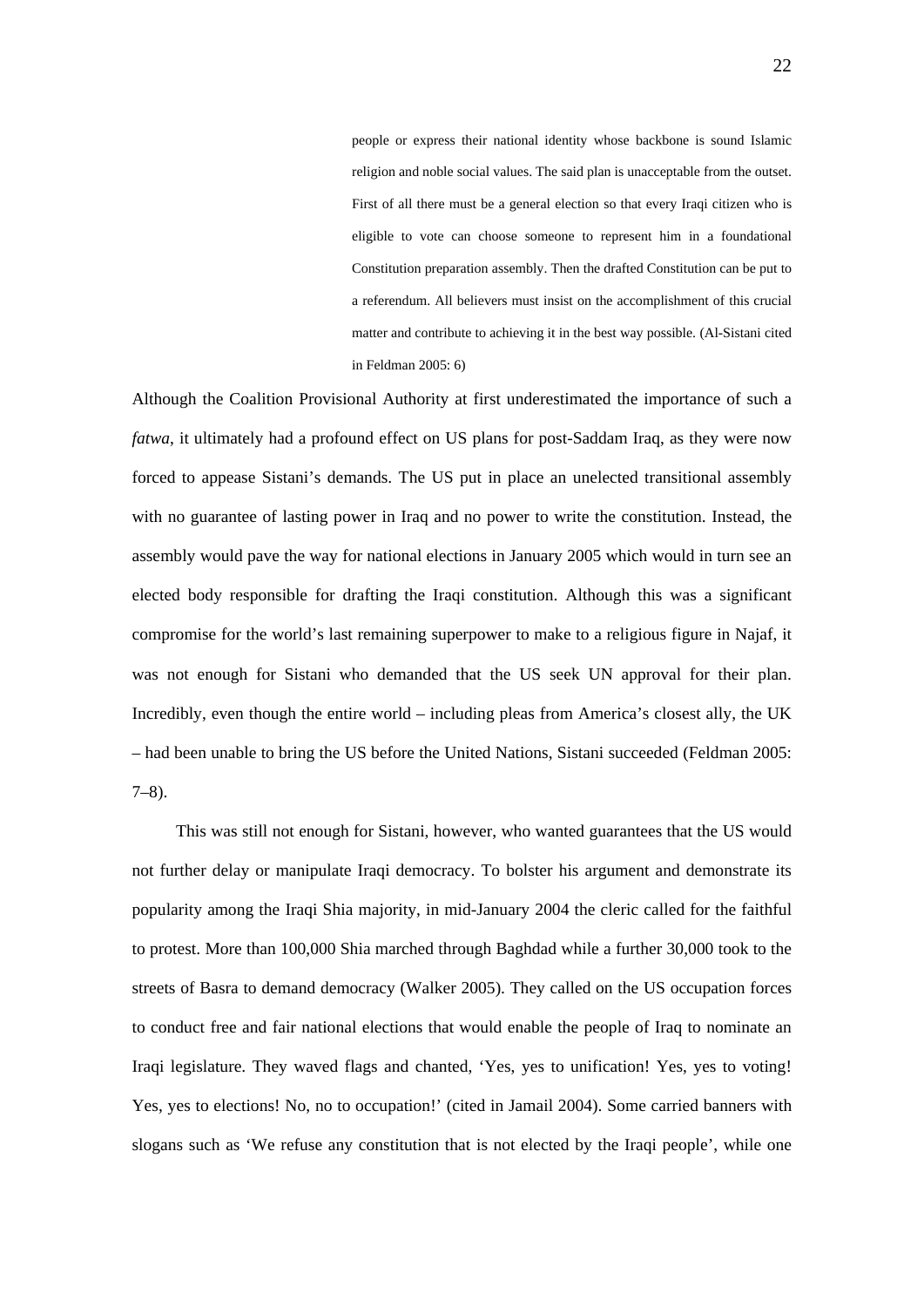protestor told reporters that 'If America won't give us the democracy they promised, we will make it for ourselves' (cited in Jamail 2004). Demonstrating the power of the cleric these protests remained peaceful according to his instructions and when he announced that he had agreed to wait for a UN Fact-finding Team to study the situation, the protestors disbanded as quickly as they had assembled (Finn 2004).

Sistani's pro-democracy campaign continued in the lead up to the January 2005 elections for a transitional government. This time, Sistani issued another series of politically-motivated *fatwas* urging his clergymen to get involved in local politics and encouraging the faithful, including women, to protest key decisions and vote in elections (Al-Rahim 2005: 50). Sistani also played a critical role in uniting the divergent political factions of the Iraqi Shia population – including Sadr, ISCI and Dawah – under the banner of the United Iraqi Alliance (UIA). Reasoning that a greater involvement of the Shia Arab majority in Iraqi politics would rectify the power imbalance that had swung in favour of the Sunni Arab minority since the inception of the state in 1921, Sistani understood that bringing the varying Shia factions together would enable them to wield significant power (Duss and Juul 2009: 11).

Paralleling the pro-democracy movements of Al-Sistani were those of the younger, more radical, Moqtada Al-Sadr<sup>5</sup> who was to gain both notoriety and political influence following the invasion. Arguably this began when the CPA forced the closure of two newspapers produced by Al-Sadr, prompting thousands of protestors to gather at the paper's office in central Baghdad. The protestors chanted slogans such as 'No, no, America!' and 'Where is democracy now?', and vowed to avenge *Al-Hawza*'s closure (Al-Shaykh 2004, Gettleman 2004). In an ironic twist, it was the forced closure of *Al-Hawza*, rather than anything printed across its pages, which ultimately garnered a renewed reverence for Al-Sadr among his followers and arguably incited his *Mahdi Army* to violence (Al-Marashi 2007: 132).

<u>.</u>

<sup>&</sup>lt;sup>5</sup> Moqtada Al-Sadr has no formal religious training, his popularity comes from the fact that he is the son of Grand Ayatollah Mohamad Sadiq Al-Sadr, who was assassinated by the Baath in 1999.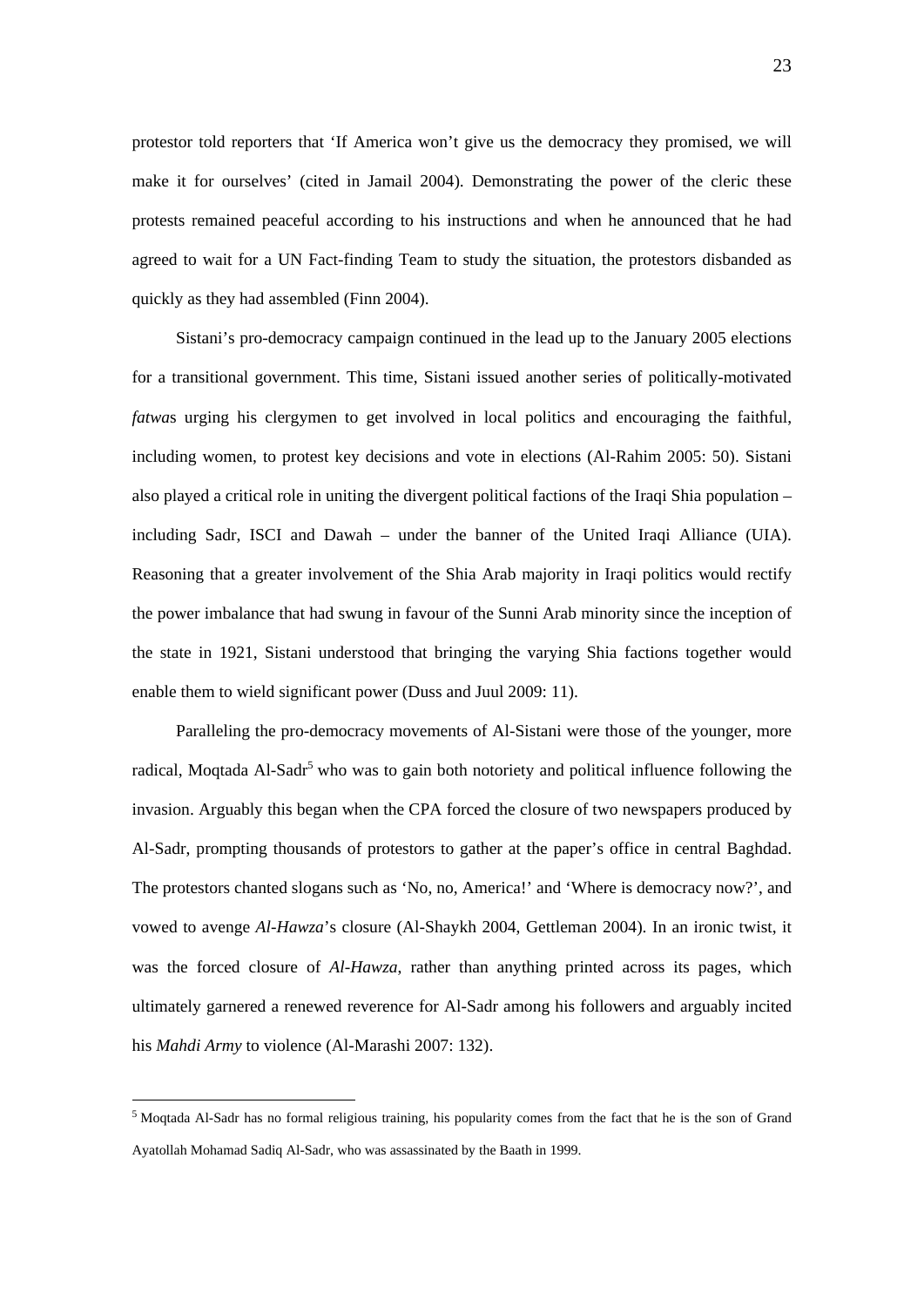Throughout 2004 Al-Sadr led several military uprisings against the occupation forces and Sunni insurgents. His fire-brand rhetoric and military action quickly earned him immense popularity among the poor, the dispossessed and the devout Shia underclasses, particularly in Baghdad. They helped refine his mastery of anti-occupation political rhetoric and distinguished him against Al-Sistani as a strong militant religious leader who had both the strength and courage to take on the United States. As Patrick Cockburn puts it Al-Sadr 'is the Messianic leader of the religious and political movement of the impoverished Shia underclass whose lives were ruined by a quarter of a century of war, repression, and sanctions' (Cockburn 2008: 199). When his military campaigns consistently failed, however, Al-Sadr employed a new set of weapons in his struggle against the occupation from 2005 onwards. These included a dramatic shift in approach from armed resistance to (mostly) non-violent political struggle, an evolution in rhetoric that saw him change from fire-brand pro-Shia Islamism to one who called for tolerance, national unity and social inclusion, and the effective transformation of the *Mahdi Army* from a militia to a social welfare organization (Yaphe 2008: 3). In Sadr city, the political arm of his organization, the Sadr Trend (or Sadrist Movement), began to organize their own religious courts, conduct law enforcement operations, set up prisons and initiate a range of social services including the supply of potable water, health care and food distribution.

As part of this shift, Al-Sadr, following in the footsteps of Al-Sistani, began to capitalize on his enormous support base, which he regularly mobilized in co-ordinated protests across Iraq. On the second anniversary of the invasion of Iraq (April 2005), Al-Sadr orchestrated massive protests in Baghdad. His supporters marched the five kilometres from Sadr city to Firdos square where, in 2003, the US had torn down the giant bronze statue of Saddam in an attempt to look like the liberators and not the invaders of Iraq. Thousands travelled from all over the nation to attend these peaceful protests making them one of the largest political rallies in Iraqi history (Jasim 2005). They chanted anti-occupation slogans while a statement read on behalf of Al-Sadr claimed, 'We want a stable Iraq and this will only happen through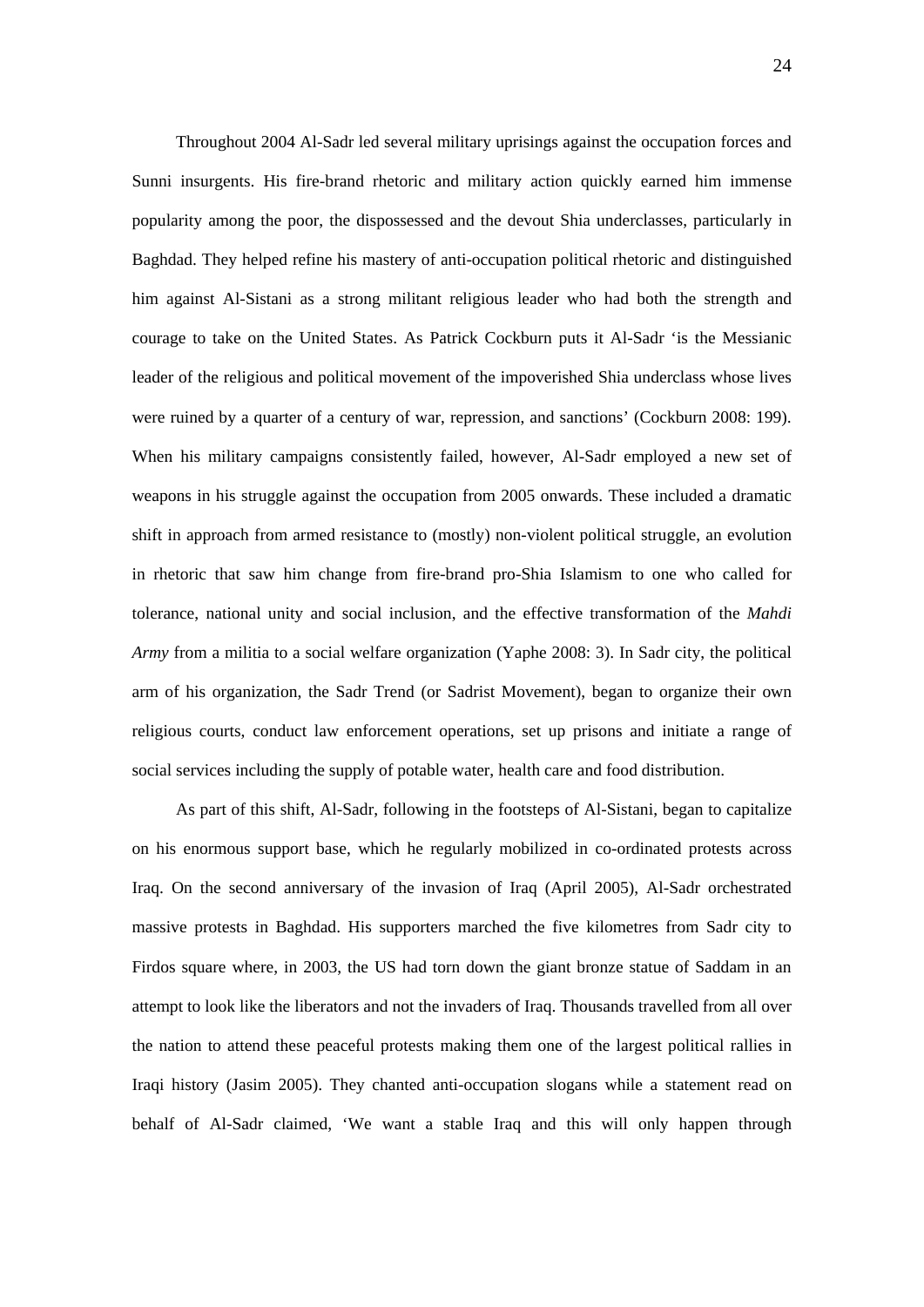independence … There will be no security and stability unless the occupiers leave … The occupiers must leave my country' (cited in Al-Khairalla 2005b).

Of particular interest was Al-Sadr orders to his followers to wave only Iraqi flags and not those of the *Mahdi Army* or other Shia Arab organizations. This was a clear attempt to move the protests beyond a pro-Al-Sadr, Shia-backed movement to more of a nationalist struggle against occupation – something which would appeal to Iraqis of all persuasions. Consequently a number of Sunni Arabs and a small contingent of Iraqi Christians also attended the Baghdad protests. In the Sunni city of Ramadi the Association of Muslim Scholars coordinated concurrent protests attended by around 5,000 protestors (Carl 2005). These massive antioccupation protests, organized by Al-Sadr, have become an ongoing annual event in Iraq with successful and largely peaceful demonstrations being conducted each year since 2005. Al-Sadr's followers have also organized several other demonstrations concerning more pragmatic problems: in the Sunni-dominated city of Samarra hundreds of Al-Sadr's followers have repeatedly demonstrated against the lack of basic infrastructure and public services such as electricity, fuel, potable water, the high cost of ice and the increasingly bleak employment market.

As well as these protests, Al-Sadr has further demonstrated his keen political instincts and acute knowledge of democratic mechanisms. In 2005, he instructed his followers to collect the signatures of one million Iraqis in a petition that asked the US and Coalition troops to leave the country immediately. This continued in March 2008 when Al-Sadr launched a nation-wide civil disobedience campaign in response to a series of raids targeting the cleric's offices and the subsequent arrest of a number of members of his organization. In several key Baghdad neighbourhoods, including Mahmoudiya and Yusufiya, members of the *Mahdi Army* marched peacefully, while in Abu Disher the streets were emptied, stores closed and schools vacated in protest (Tawfeeq, Wald, and Sterling 2008). Then in October 2008, thousands of Iraqis took to the streets of Sadr city and in the south-eastern province of Missan in support of Al-Sadr's concerns about the Status of Forces Agreement (SOFA), which had been negotiated by the US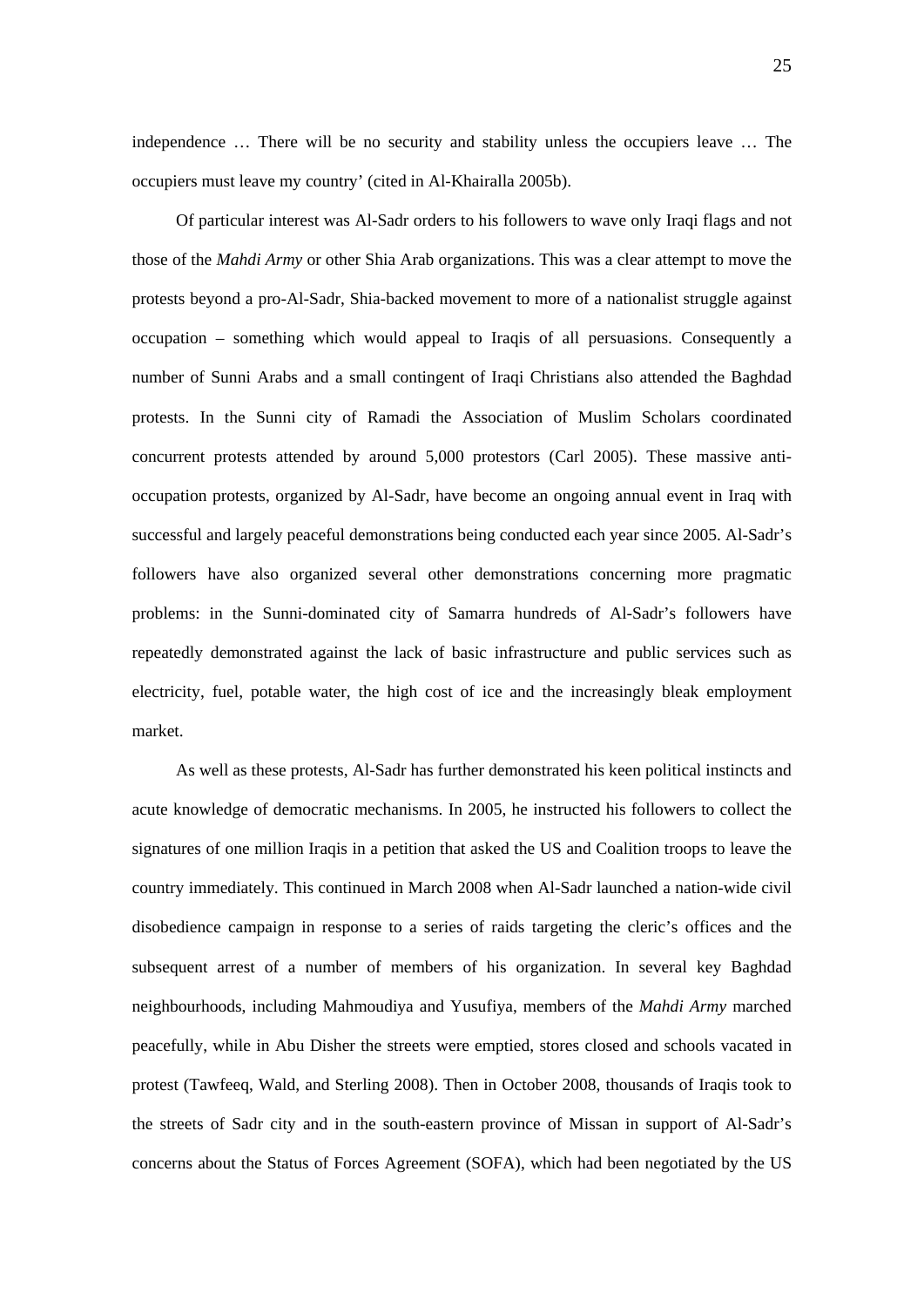and Iraqi governments in 2008 and which would see the final withdrawal of all US forces by 31 December 2011. When the Iraqi Government ignored their protests and signed the deal, Al-Sadr's followers re-appeared in the streets and one of his senior supporters read a message from the cleric stating that,

> This crowd shows that the opposition to the agreement is not insignificant and parliament will be making a big mistake if it chooses to ignore it … The government must know it is the people who help it in the good and the bad times. If it throws the occupier out, we will stand by it. (cited in Chulov 2008).

More recently, in early 2011, Al-Sadr spoke at a number of politico-religious rallies coordinated by his followers and attended by thousands of Iraqis (*Al-Jazeera* 2011a, Shadid 2011). In a style that has become the hallmark of Al-Sadr's campaign, he called on the crowd to resist US occupation 'through armed, cultural and all kinds of resistance', chanting slogans such as 'no, no to occupiers' (Al-Sadr cited in *Al-Jazeera* 2011b). At the same time, however, he also called for peace and unity between Iraqis and, referring to the brutal civil war of earlier years, pleaded with his followers: 'Whatever happened between brothers happened, but that page must be forgotten and turned forever' (Al-Sadr cited in Muir 2011).

The key reason the Shia Arab protests have been so effective is that they make up the majority of Iraq's population whereas the Sunni Arabs (around 20%), the Kurds (around 20%) and the Iraqi Christians (around 3%) simply cannot command such impressively large demonstrations. Nonetheless, these smaller minorities have also been able to utilize the power of the streets in order to air their concerns and advocate political change. The Sunni Arab minority conducted some of their earliest protests in the form of general strikes in resistance to US blockades of Sunni cities. In Ramadi the entire town shut down for two days as US troops launched a major offensive across the Sunni region. As Sheikh Majeed Al-Gaood described it, 'a call came from the mosques for a general strike in Ramadi and neighboring towns. Schools, markets and offices shut down in protest at the blockade' (Al-Gaood cited in Assaf 2005). The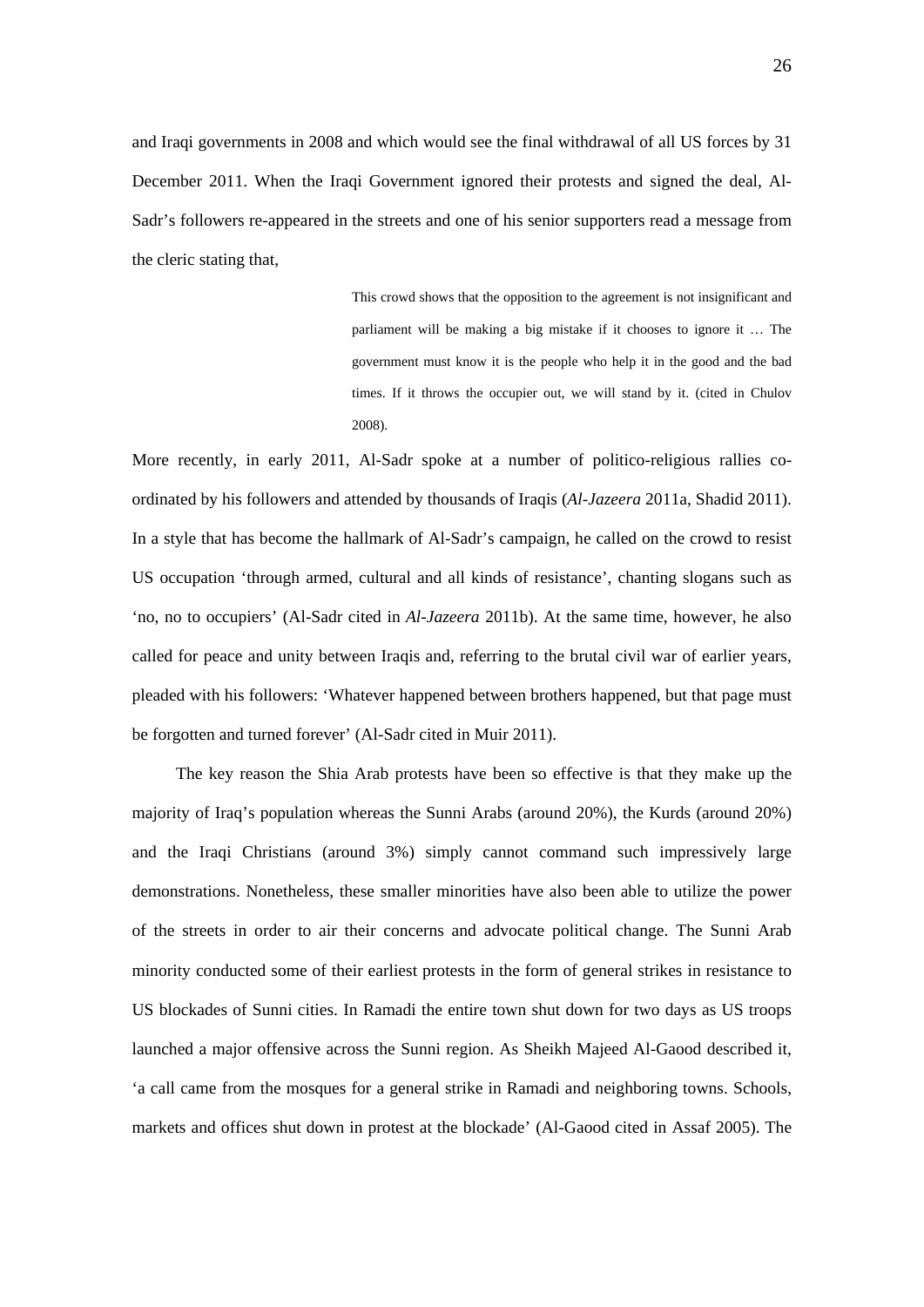Sunni Arab protests were to gather increased momentum as the former ruling minority found itself increasingly ostracized by the Shia Arab and Kurdish dominated central government. In 2005, Sunni Arab demonstrations were held in the towns of Hit, Ramadi, Samarra and Mosul to protest the US and Iraqi Government plan for a nation-wide referendum in October 2005 that was designed to ratify the Iraqi constitution drawn up by the government. The Sunnis felt that they had had little say in the creation of the constitution and took to the streets *en masse* to air their concerns (Nasr 2005). In northern cities such as Kirkuk and Mosul the Sunni Arabs have frequently taken to the streets in protests against what they see as the Kurdish domination of Nineveh's regional administration (Nourredin 2005). In 2008 the Sunni Arab population of the Baghdad suburb of Adhamiyah protested against moves by the Kurds to incorporate the oil province of Kirkuk into the autonomous Kurdish region (*Agence France Presse* 2008).

At around the same time, the Kurds were also conducting their own protests regarding Kirkuk. Thousands gathered in cities such as Sulaymanyah, Arbil, Kirkuk and Dohuk after the Iraqi Parliament passed a law that would see a power-sharing arrangement devised for Kurdistan's multi-ethnic cities. In both Sulamanyah and Dohuk, the protestors submitted a warrant of protest to the UN Secretary General, the Iraqi President, the President of the Kurdistan Regional Government (KRG) and the Iraqi Parliament, asking the law to be revoked (*Voices of Iraq* 2008b, 2008c).The Kurds have also rallied against the inequities they see across their own region. During both March and August of 2006, and more recently in August of 2008, a series of largely peaceful demonstrations broke into angry protest against the KRG and its failure to provide basic public services to the region (Hama-Saeed 2007, Ridolfo 2006).

Caught in the political and sectarian cross-fire of post-Saddam Iraq, smaller ethnoreligious minorities, such as the Turkomen, the Faili Kurds (Shiite Kurds) and the Christian minority of Iraq (made up mostly of Syriac-speaking Assyrians and Chaldeans) are often forgotten alongside the three larger ethno-sectarian groups. Unfortunately, these small Iraqi minorities have been the victims of much violence and harassment with many having left the country in fear of their lives. They have nonetheless been politically active with some minor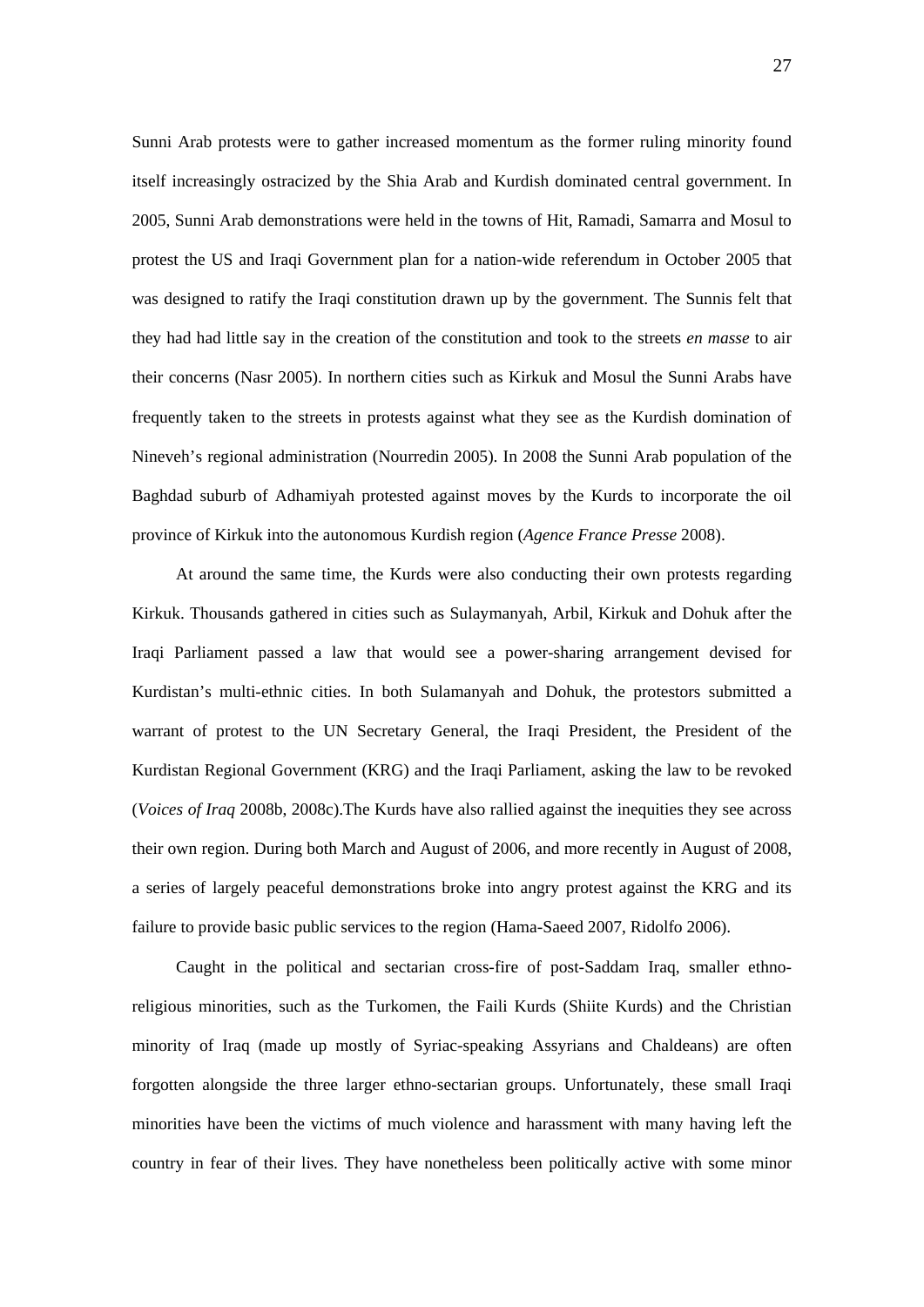successes such as their inclusion in various political coalitions, the creation of a small number of media outlets and a handful of political protests staged since 2003. In 2008, hundreds of Iraqi Christians demonstrated across key towns in northern Iraq including Qosh, Karabakh, Tellesqope and Dohuk. The protesters chanted slogans and carried banners expressing their indignation at being denied the chance to elect their own representatives in the provinces in which they lived. They also called for autonomy in their ancestral homeland. The President of the Assyrian-Chaldean-Syriac Council, Jameel Zito, spoke to the crowds stating, 'Our rights to elect our own representation has been denied therefore we demand our right to self-government, because this is the only way to ensure our rights in our homeland' (Zito cited in Hakim 2008).

However, not all of the protests of post-Saddam Iraq have been conducted along ethnoreligious lines. Iraq has also seen a variety of civil movements emerge that are not so much concerned with issues regarding ethno-religious rights, resistance to the occupation or a rejection of state policy, but rather the plight of normal Iraqi citizens – ordinary people who demand better working conditions, higher salaries, safer environs and better infrastructure. While many of these protests have occurred in very specific ethno-religious areas and are at times made up entirely of one particular ethno-religious group, the main impetus of these protests is the people's struggle for a more inclusive and equitable future. The Iraqi people have repeatedly protested against corruption and nepotism in their local and national governments and called for the resignation of several senior officials (*Al-Jazeera* 2008, *Voices of Iraq* 2008a).

Women's rights have also become a particular concern in post-Saddam Iraq with Iraqi women of all ethnicities and religious persuasions initiating their own powerful protest campaigns since the 2003 US invasion. Several women's rights and social justice activists have joined forces in a group known as 'Women's Will' that has organized a boycott of the US goods which have flooded the Iraqi market since the invasion. One of the leaders of the group is reported to have argued:

> We are now living under another dictatorship, you see what kind of democracy we have, seems more like bloodocracy. You see what kind of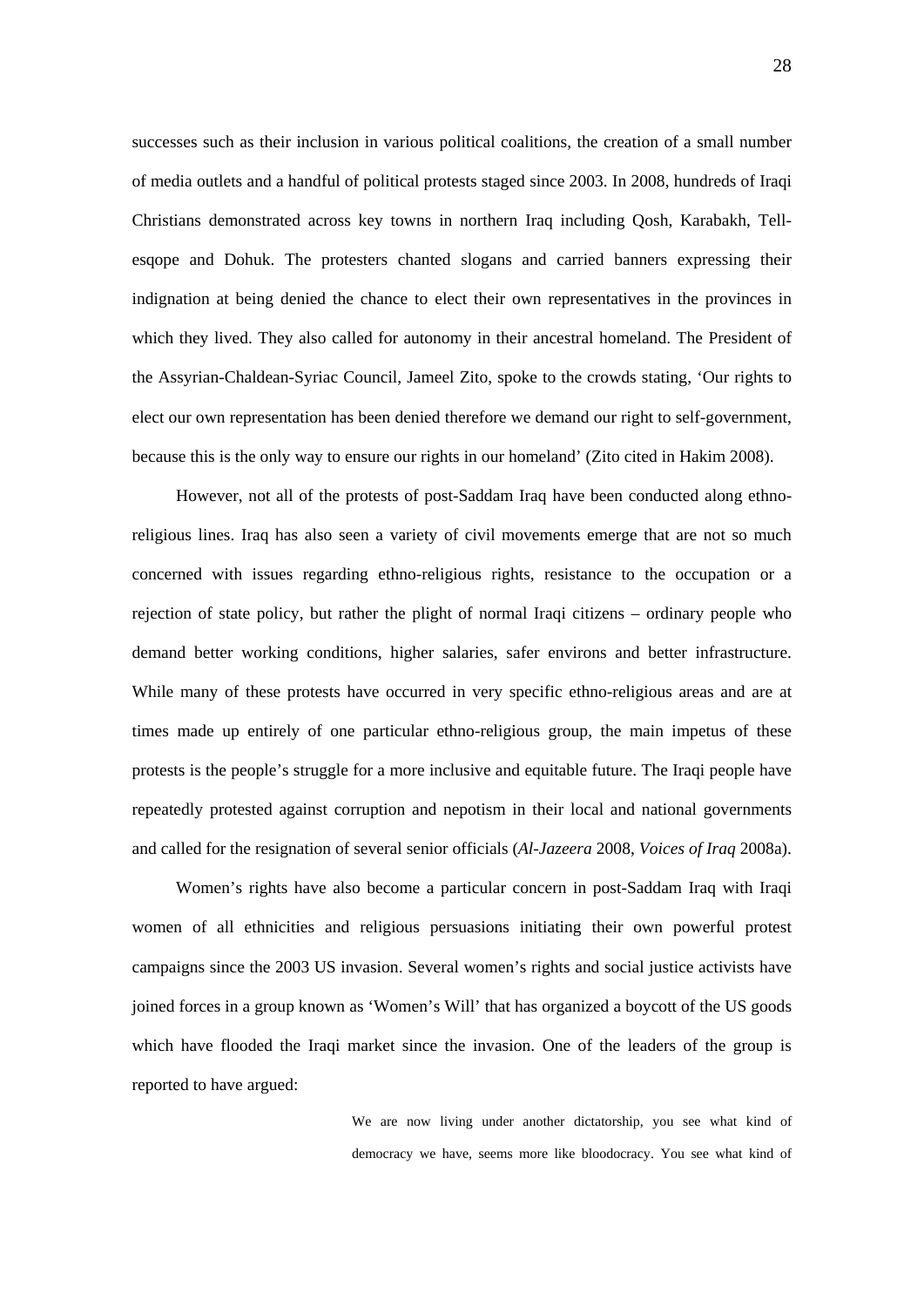liberation they brought: unemployment, murder and destruction. We must resist this, it is the right of any occupied people to resist. Especially the women, we can use the simplest weapons of resistance, a financial boycott. (cited in Carr 2005)

Similarly, June 2005 saw massive protests organized by various Islamic human rights and women's rights organizations in Mosul which pressed for the immediate release of all Iraqi women in US custody. So effective was this campaign that the US was forced to release 21 Iraqi women in Mosul who had been held as a bargaining chip against relatives suspected of resistance against US forces (Al-Din and El-Yassari 2005). Both during and after the 2010 elections, women's rights became a major issue when several women's groups highlighted the various challenges women face, especially in terms of safety, and their gross underrepresentation in Iraqi politics (*Aswat Al-Iraq* 2010b, 2010d, 2010g).

As well as protests against corruption, nepotism and women's rights, in recent years, Iraq has also seen a collection of powerful workers' movements emerge. Iraqi doctors, nurses, taxi drivers, university staff, police, customs officers and emergency service personnel have repeatedly used non-violent protests, strikes, sit-ins and walk-outs. They have done so in order to draw attention to important issues such as their poor working conditions, the interference they are subjected to from various forces, the pressures under which they work, unfair dismissals, ineffectual government regulation and the dangerous nature of their jobs (Al-Dulaimy and Allam 2005, Al-Khairalla 2005a, Assaf 2005, Hassan 2005).

Perhaps the best examples of civil protest in Iraq have been those coordinated by the nation's largest and most powerful independent union, the General Union of Oil Employees (later renamed the Iraqi Federation of Oil Unions [IFOU]). The union is led by President Hassan Jumaa Awwad Al-Asady and has over 26,000 members. The IFOU really began to flex its political muscles in May 2005 when it held a conference against the privatization of Iraq's oil industry. Aiming directly at certain Iraqi politicians complicit in US plans to privatize Iraqi oil, the conference called upon 'members of Parliament … to take a firm stand against political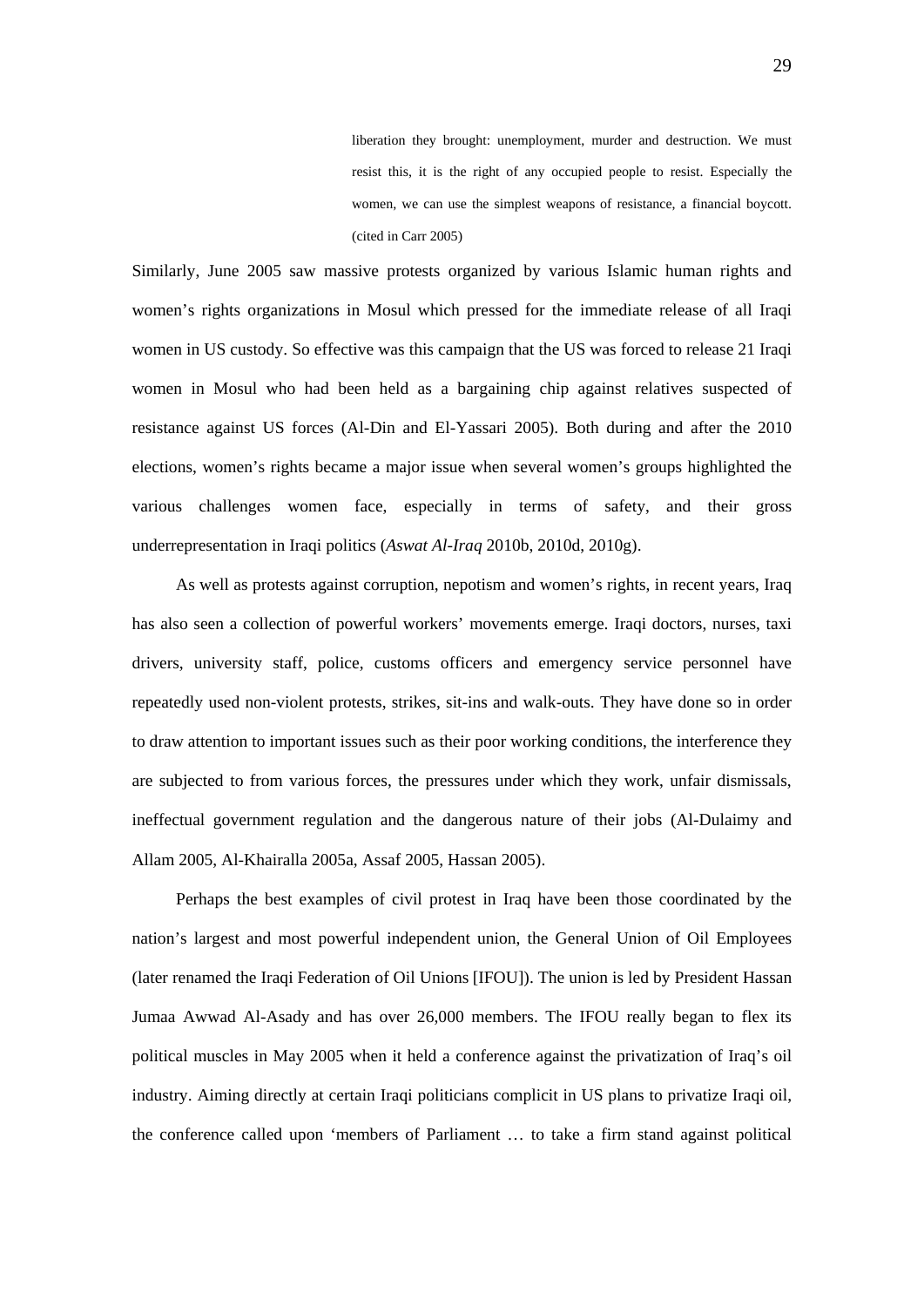currents and directives calling for the privatization of the public sector in Iraq' (cited in *Uruknet* 2005). In June 2005, some 15,000 workers conducted a peaceful 24 hour strike, cutting most oil exports from the south of Iraq. This particular strike was in support of demands made by Basra Governor Mohammad Al-Waili that a higher percentage of Basra's oil revenue be invested back into the region's deplorable infrastructure. At the time, Al-Waili was quoted as saying that, 'Faced with a pathetic and unjust situation, our moral responsibility leads us to demand in the name of our people a fair share of resources' (Al-Waili cited in *Global Resistance News* 2005). The IFOU also demanded the removal of 15 high ranking Baath loyalists in the Ministry of Oil as well as a salary increase for the workers (*BBC* 2005).

Two years later, in May 2007, the IFOU threatened to strike again, but this was delayed when a meeting with Iraqi Prime Minister Nouri Al-Maliki resulted in the formation of a committee tasked with working on finding solutions acceptable to both sides. When the government failed to deliver on any of its promises, however, the oil workers went on strike across southern Iraq, bringing an immediate halt to the free flow of oil products, kerosene and gas to much of the country. A few days later, the Iraqi government responded by issuing arrest warrants for leaders of IFOU including Awwad in an attempt to clamp down on industrial action. At the time, Sami Ramadani (who runs IFOU's support committee in the UK) pointed out that, issuing a warrant for the arrest of the oil workers leaders is an outrageous attack on trade union and democratic freedom. In the face of such intimidation the union held firm, taking the bold step of closing the main distribution pipelines, including supplies to Baghdad. After several days of meetings and much political deliberation, Awwad released a statement which claimed 'Finally the workers have won in demanding their legitimate rights … And after deliberations … the two sides agreed to halt the strike and to use dialogue in dealings to resolve the outstanding issues' (Awwad 2007).

Throughout 2010 and into 2011 all of these divergent aspects of Iraq's various protest movements have converged. Religious figures, political parties, women's groups and civil rights movements have banded together in a series of protests that have been a great demonstration of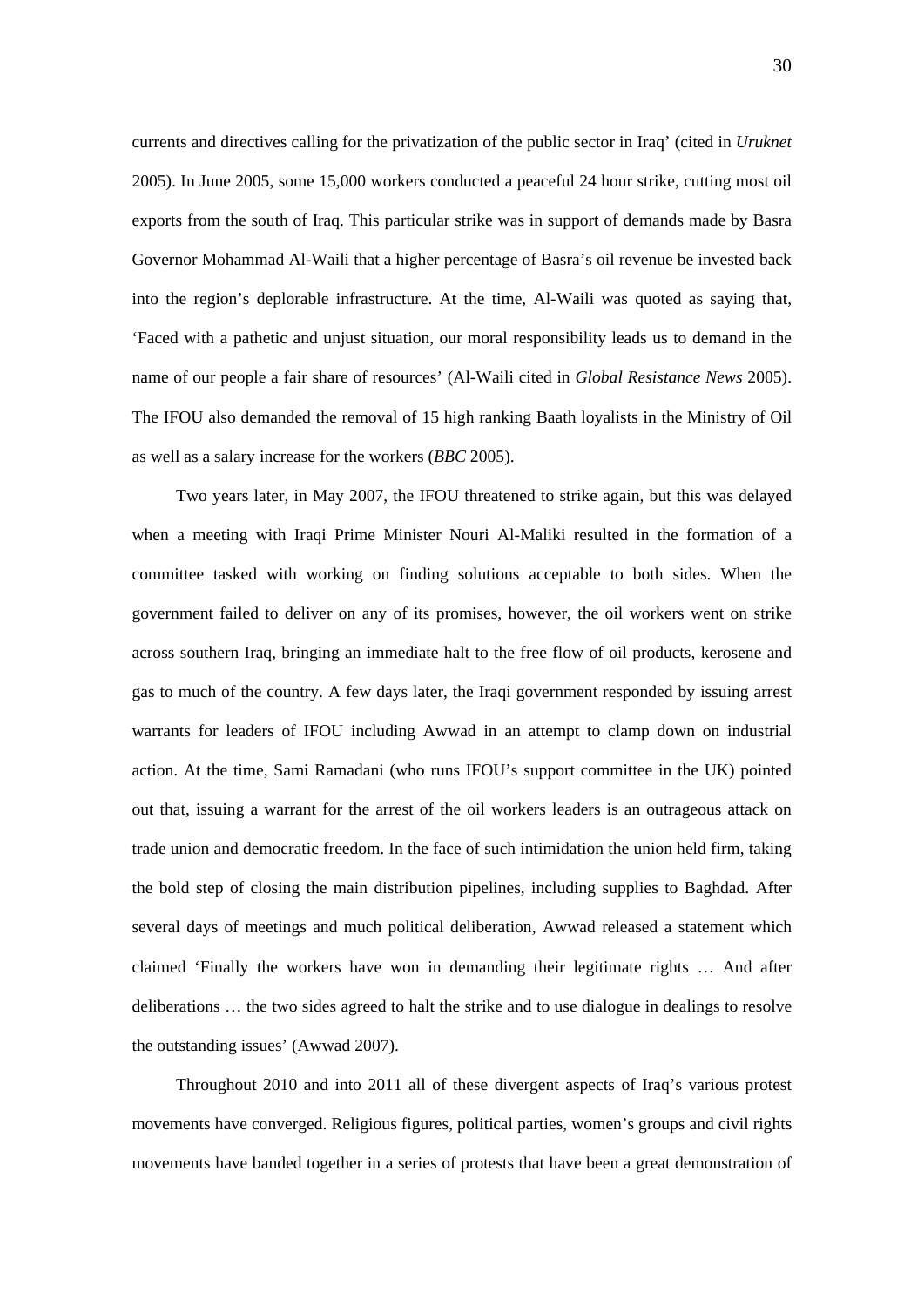the Iraqi people's understanding of the mechanisms of democracy. In the middle of 2010, as the government deadlock continued and Iraqis sweltered in the heat of summer with only sporadic electricity to fuel their air conditioners and poor access to drinking water, frustrations literally reached boiling point. Several protests and sit-ins erupted across Iraq, the largest and longest of which were held at Nasiriyah and Basra. These protests prompted Nuri Al-Maliki to send a delegation to Basra in order to look into the problem, but he remained adamant that electricity officials should be the ones held accountable for the shortages, leading Iraq's electricity minister, Kareem Waheed, to offer his resignation (Alwan and Fadel 2010, Fadel 2010). Aside from electricity and water issues underpinning these protests was a broad sense of dissatisfaction with the ongoing political stalemate, now well into its third month. As Iraq's foreign minister, Hoshyar Zebari, put it 'People are tired of a lack of services, lack of action, and all this debate on television about government formation and positions. The public sense is one of anger and tiredness' (Zebari cited in *Al-Jazeera* 2010).

However, no one could have predicted the dramatic sequence of events that would sweep across the Middle East and North Africa in late 2010 and through 2011 as long lasting and deeply entrenched regimes fell in Tunisia, Egypt and Libya (Isakhan, et al. 2012). Civil movements gained credible if faltering momentum across the region and Iraqis were confronted with the failures of their own democracy to deliver on the many promises made to them since 2003. This led to weeks of scattered protests across Iraq. As with the other protests across the Middle East, organizers used Facebook and other social media and new technologies to promote the rallies, disseminate opinion and stimulate debate. What differentiated them from protests elsewhere was the fact that, while other Middle Eastern protestors focused on overthrowing governments, the protests in Iraq mostly addressed issues such as corruption, the country's chronic unemployment and shoddy public services like electricity, and included calls for the resignation of provincial governors (Sly 2011).

These events culminated in the 'Day of Rage' (25 February 2011) in which thousands of protestors took to the streets in at least 17 separate demonstrations across the country following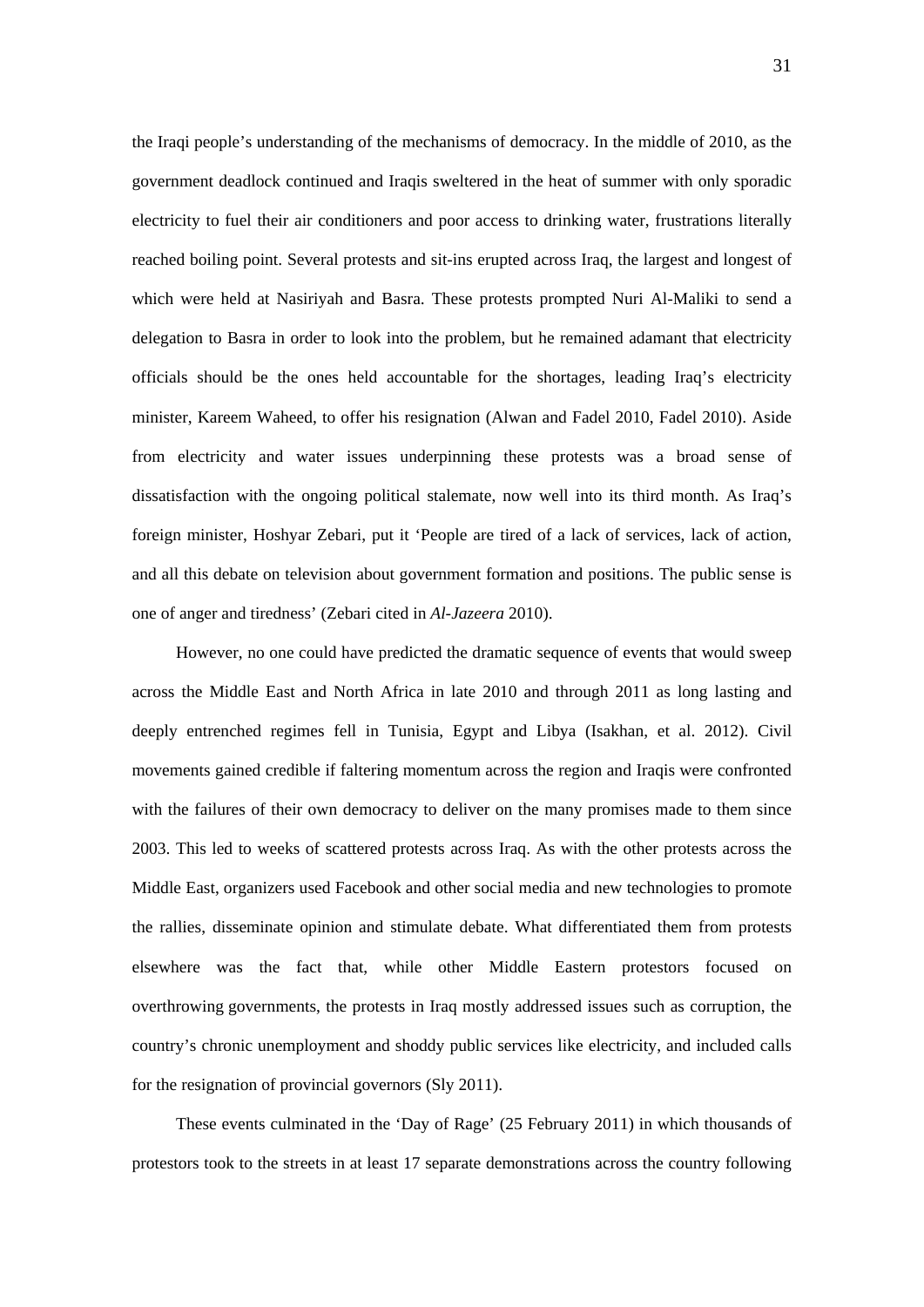Friday prayers (*Al-Jazeera* 2011c, 2011d). In smaller regions such as the southern province of Thi-Qar, 10,000 demonstrators gathered with one claiming that such protests 'proved that there is a new factor affecting the state's policy which is the citizen, who managed to demand his rights … [constituting] a real challenge for democracy' (Al-Jaberi cited in *Aswat Al-Iraq* 2011). Similarly, across the north, tens of thousands of Kurds mimicked protestors in Cairo and elsewhere by setting up camp for days on end in central squares, including *Al-Saray* square in Sulaimaniya (Al-Khateeb 2011). Muhammed Tawfeek, a spokesman for *Gorran*, the Kurdish opposition party, claimed that 'People here are as frustrated as the rest of the Middle East … It's all about democracy, separation of power and clean elections' (Tawfeek cited in Arango and Schmidt 2011). Meanwhile, in Baghdad's own *Tahrir* (liberation) square 5,000 protestors carrying Iraqi flags and various political banners gathered, chanting 'No to unemployment. No to the liar Maliki' (cited in *Al-Jazeera* 2011f). Reporting from Baghdad, Al-Jazeera's Jane Arraf gave the following description of events:

> The protests in Iraq are growing in size, partly because of the instability of the coalition government formed by Nouri Al-Maliki, the country's prime minister … Iraqis are increasingly unwilling to accept the nature of the democracy that has emerged in years after Saddam's regime was overthrown … This is a new democracy, it's an unusual democracy, and it's not exactly what people bargained for ... On top of that, people are looking around [at] protests in Egypt and Tunisia … It has shown them, particularly these young people that if they come out and demand their rights, perhaps something will happen. (Arraf cited in *Al-Jazeera* 2011e)

Unfortunately, key Iraqi political figures such as Maliki and Barzani reacted to these events in ways similar to dictators and autocrats across the region: they met Iraqi protests with a mixture of brutal suppression and modest political and economic concessions. For his part, Maliki offered concessions such as promising to cut his pay in half and to amend the Iraqi constitution so that no leader could serve more than two terms (Sly 2011). In terms of suppression, Maliki ordered the closure of the offices and newspapers of the Iraqi Nation Party and the Iraqi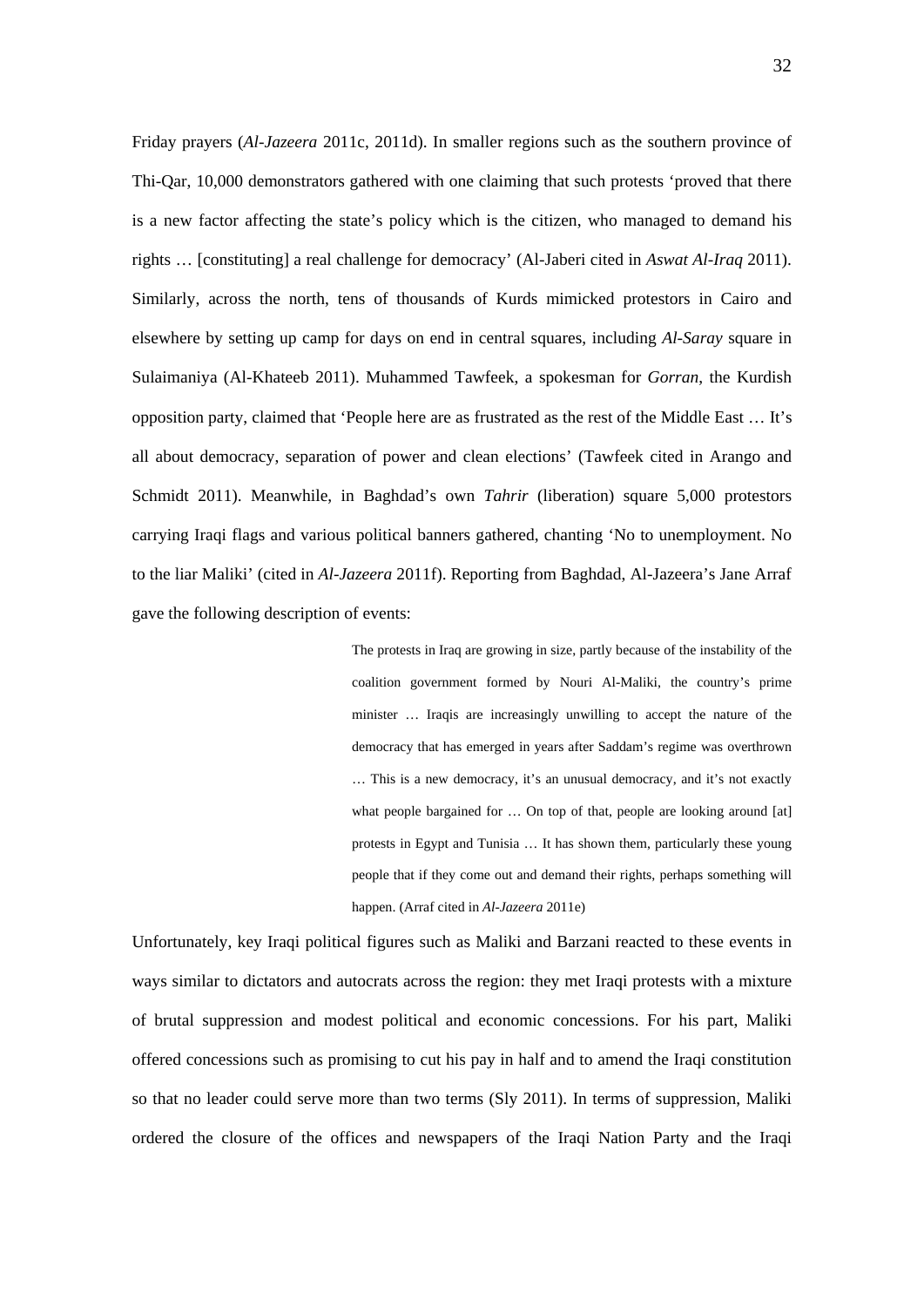Communist Party, both of which had been critical in organizing the protests (Schmidt and Healy 2011). Maliki also ordered a brutal crackdown on the Iraqi protestors, journalists, and civil and political activists who have been involved in the events. The ISF and the protestors clashed frequently, leading to many arrests, beatings and deaths. In the Kurdish north, Barzani employed a similar strategy, sending in a thousand of his *Peshmerga* militia to quell demonstrations that demanded his departure (Al-Khateeb 2011, Al-Laithi 2011).

 While such developments do not bode well for Iraqi democracy, the protests of the Re-Colonial period nonetheless indicate the continuing struggle of the Iraqi people towards democracy and also shed light on the complex nature of politics post-Saddam. Commenting on these events, one anonymous editorial printed in *Azzaman* at the time of the 'Day of Rage' protests captures this complexity:

> Iraqis are supposed to have been 'liberated' by their U.S. occupiers. They are supposed to be enjoying the fruits of their occupation by the world's most powerful nation. They are supposed to have democracy, unlike other Arab countries whose nations are rising against their dictators. The U.S., childishly, thought it could bring democracy to Iraq … It thought it could bring its own lackeys and install them as satraps to rule the country democratically. And today, the lackeys it brought with its invasion, who are ruling the country, including its semi-independent Kurdish north, find that their own people are rising against them the way the people of Libya and other Arab countries are revolting against their dictators … Iraqis, who think of themselves as the real revolutionaries of the Arab world, are embarrassed and ashamed. They wanted to have the change on their own, the way the Egyptians toppled Mubarak's presidency … How glad we the Iraqis would have been if we today, like other Arabs, rose against our dictator and had him toppled. We need to remove this stigma of shame by overthrowing the lackeys the U.S. brought with it and installed over us, whether in the Kurdish north or the Arab centre and south. (*Azzaman* 2011)

**Conclusion**